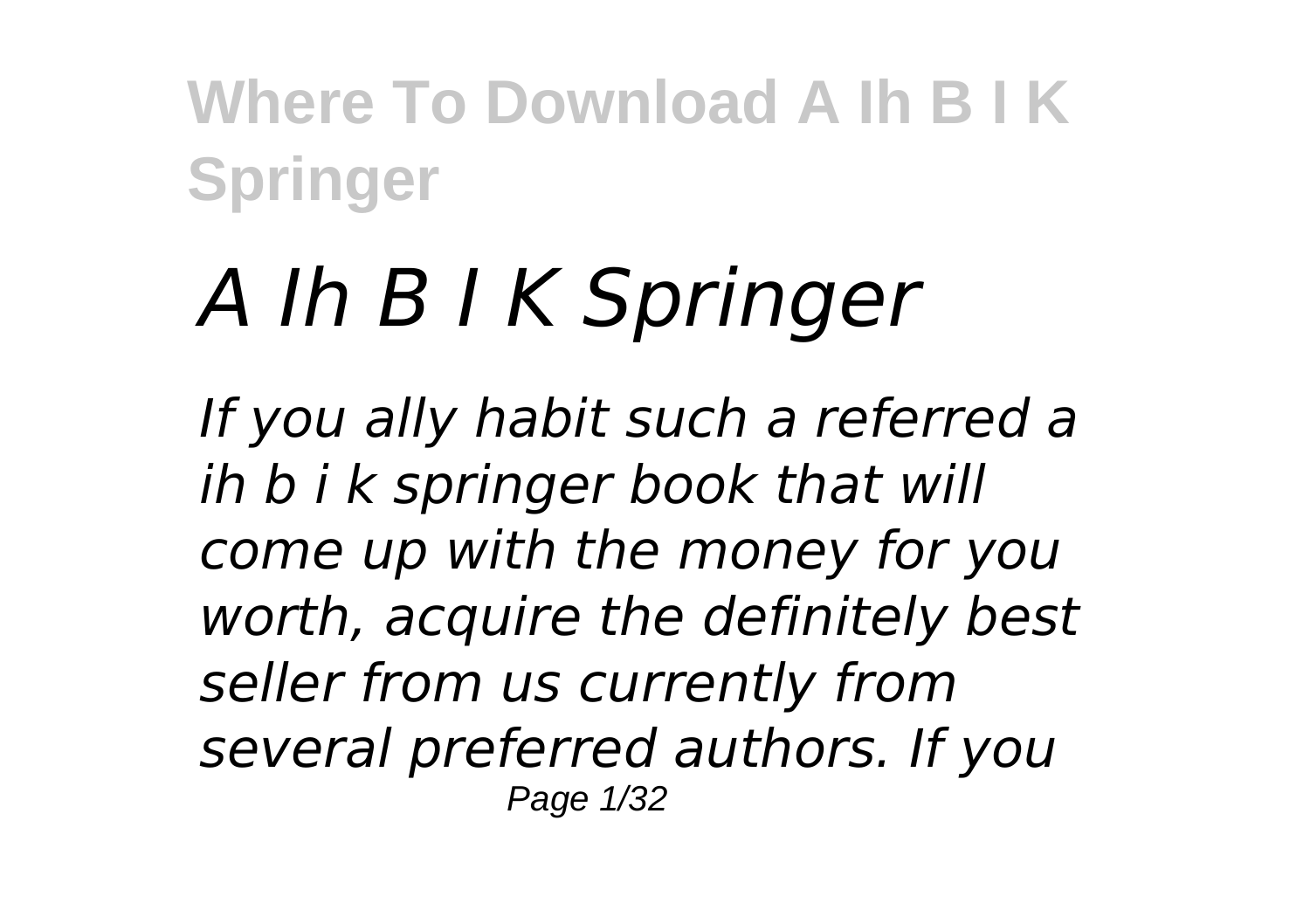*want to droll books, lots of novels, tale, jokes, and more fictions collections are as well as launched, from best seller to one of the most current released.*

*You may not be perplexed to enjoy every books collections a ih* Page 2/32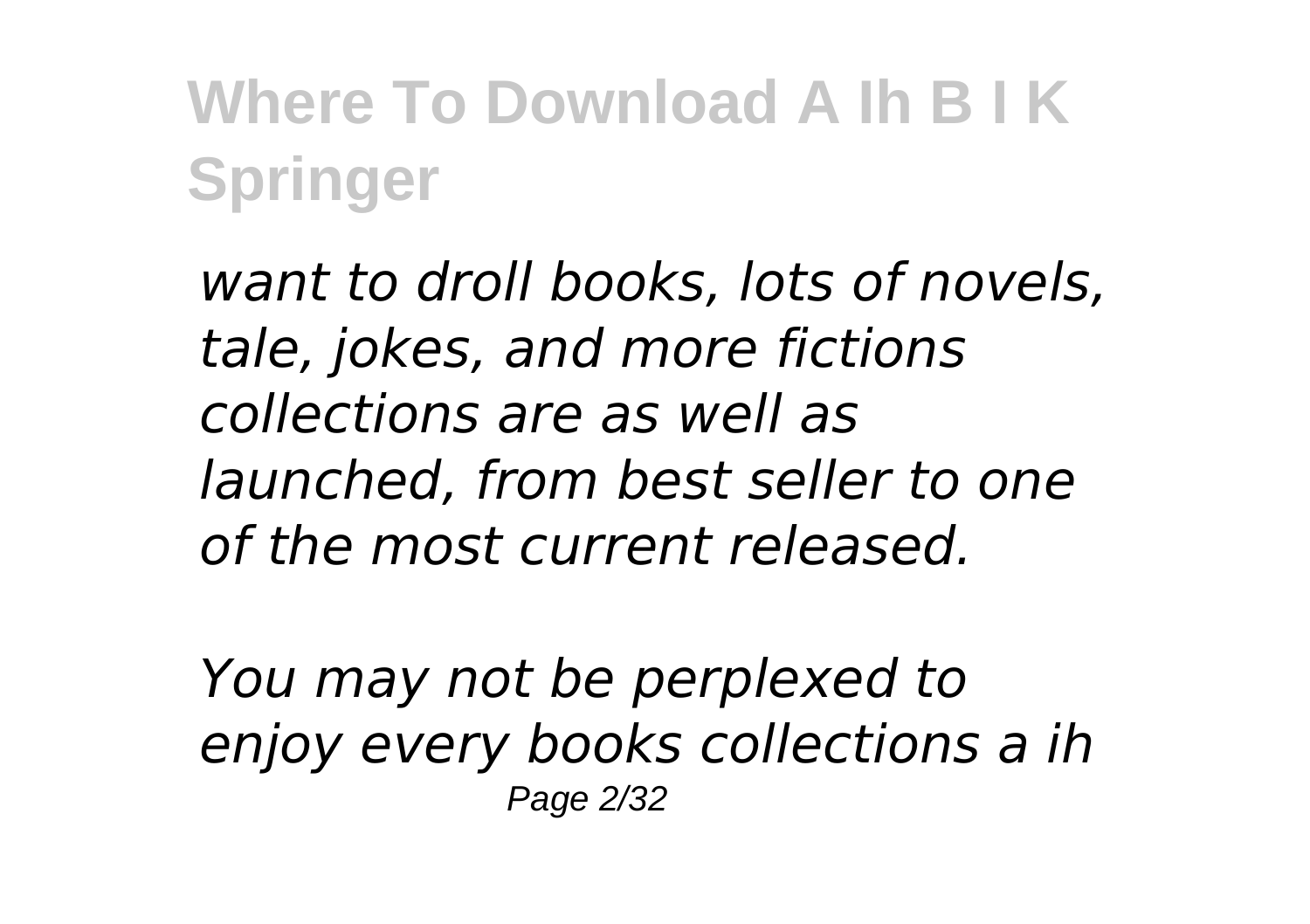*b i k springer that we will enormously offer. It is not re the costs. It's about what you infatuation currently. This a ih b i k springer, as one of the most full of life sellers here will categorically be accompanied by the best options to review.* Page 3/32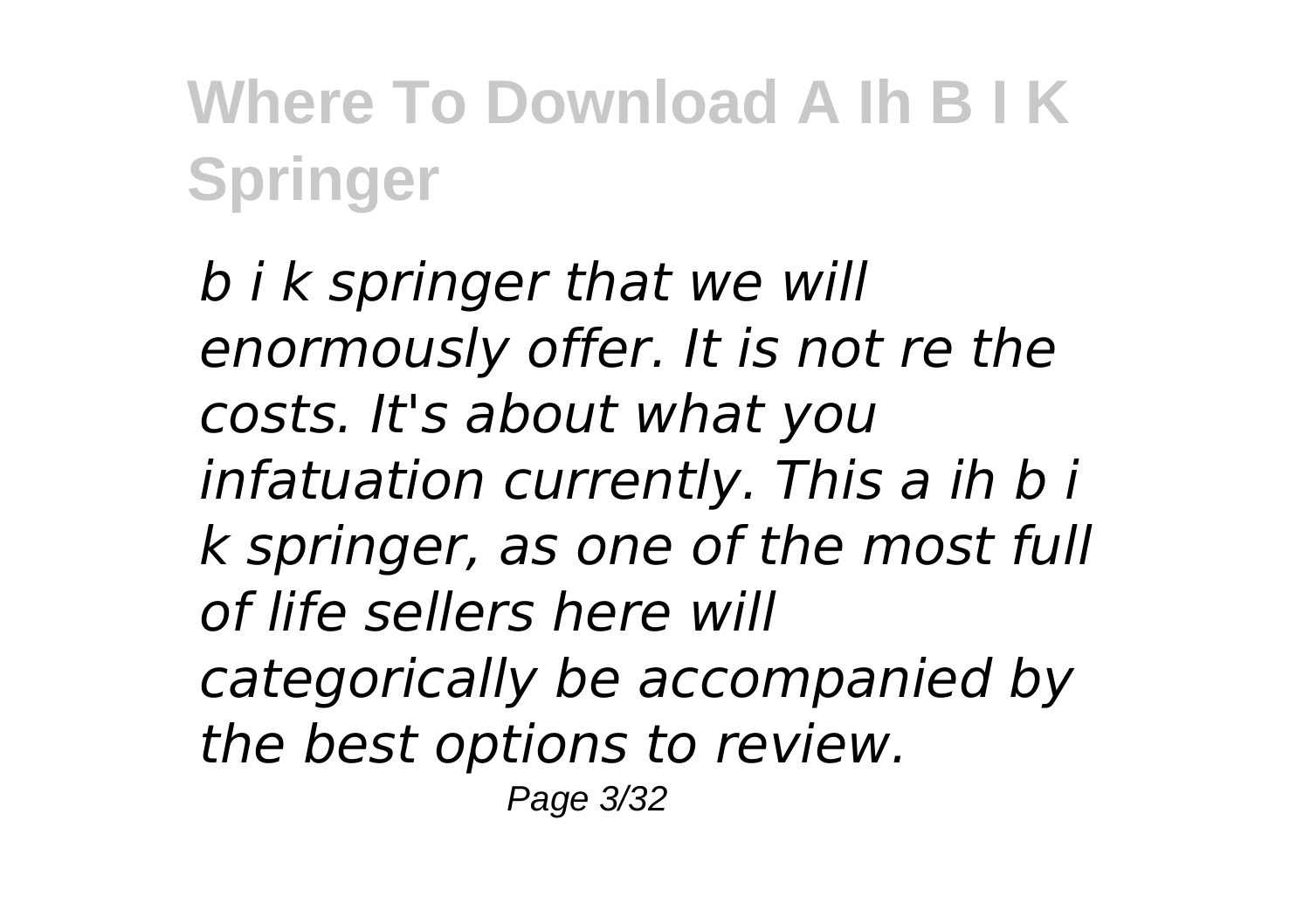*It's disappointing that there's no convenient menu that lets you just browse freebies. Instead, you have to search for your preferred genre, plus the word 'free' (free science fiction, or free history, for example). It works well enough* Page 4/32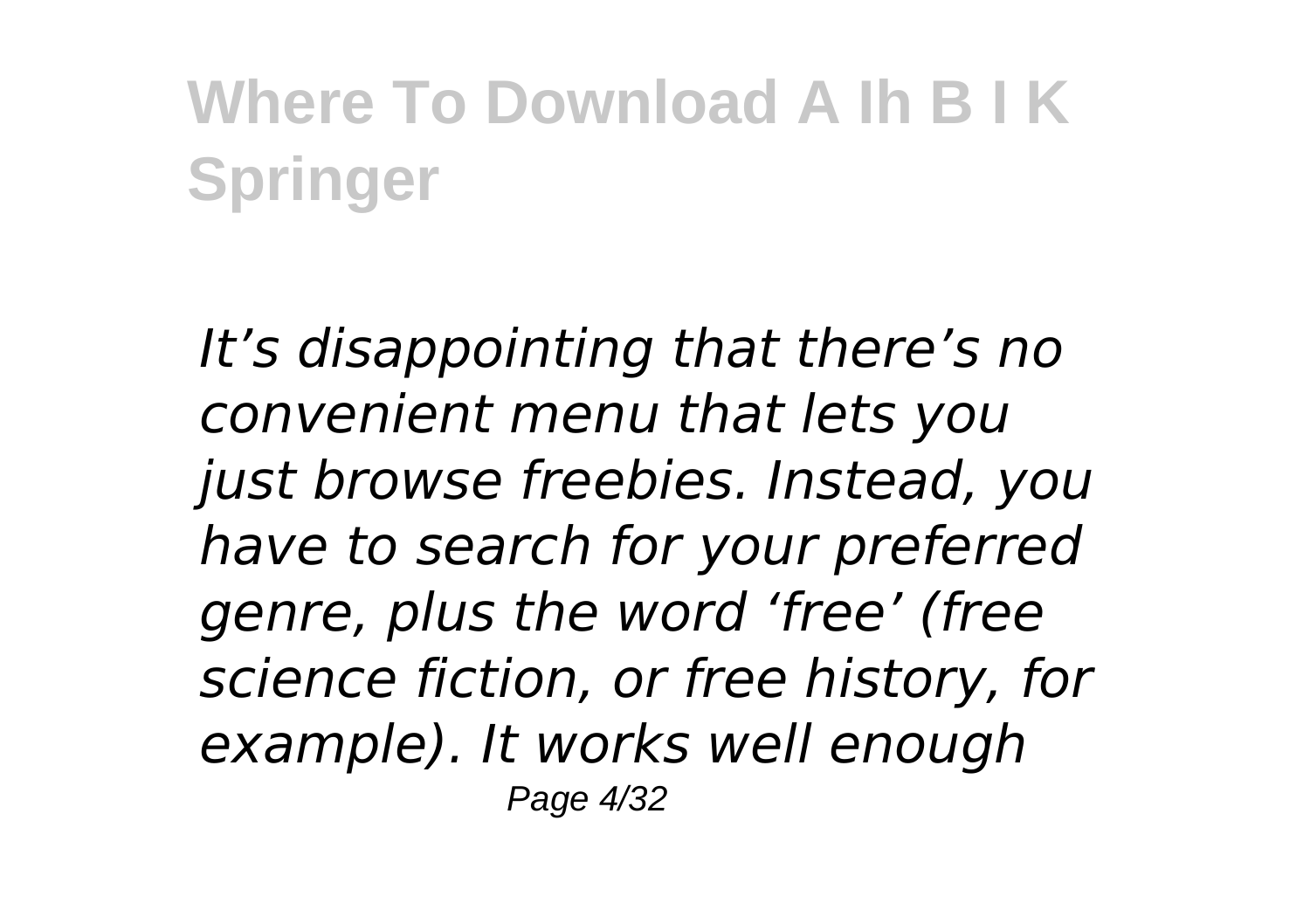*once you know about it, but it's not immediately obvious.* 

*k IH ñ k I- - Johannesburg 3 >-16-27/99 18.01.2004 IJHKHNL :> Khnby me :e\_dkZg^tj @\_g^h\ˇ Compaq Microcom DeskPorte* Page 5/32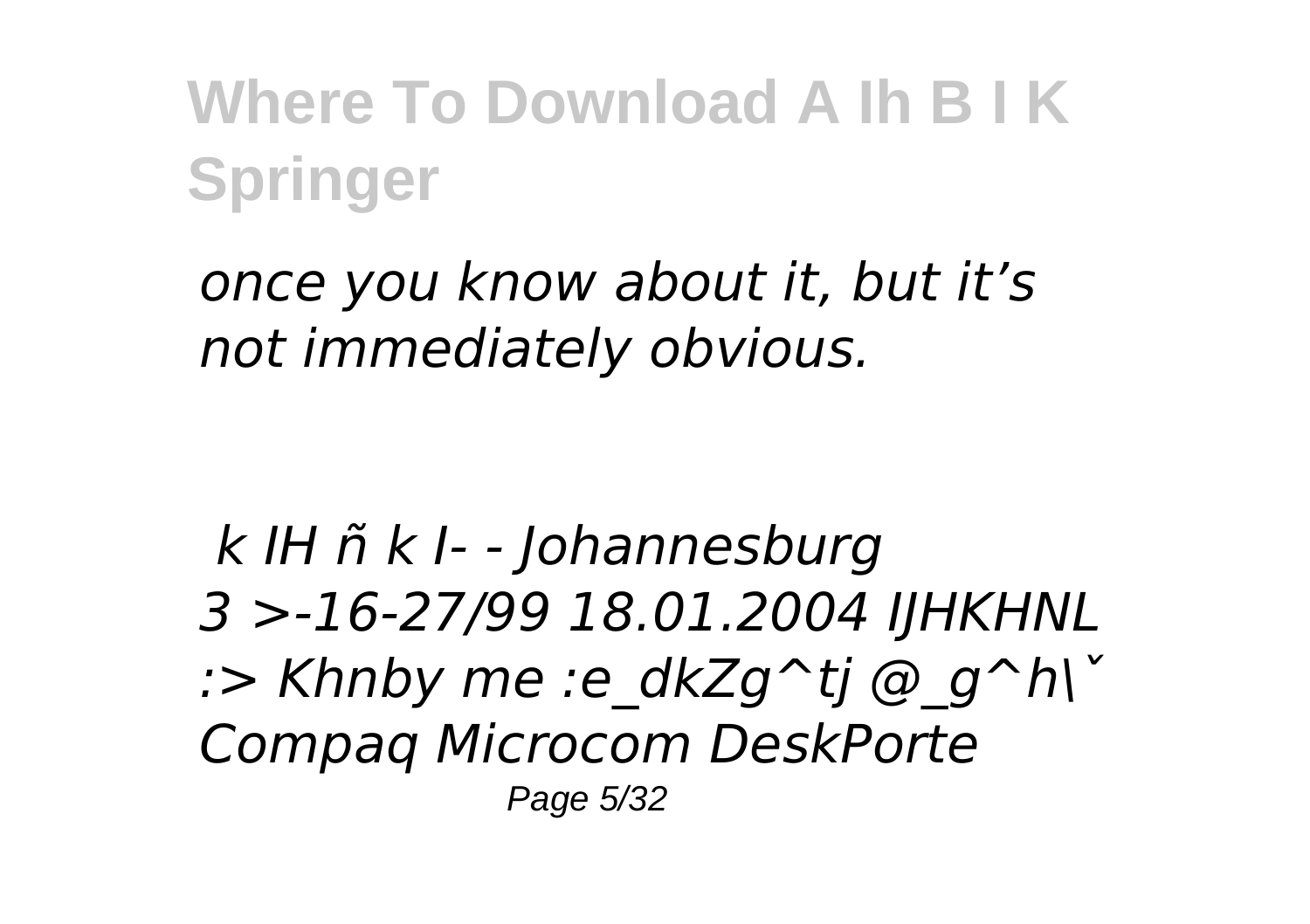#### *FAST + 33.6 Compaq - K:S PSTN, ALL*

*B & K*

*We look out for our customers by providing you with the most current, up-to-date products, services and events available in* Page 6/32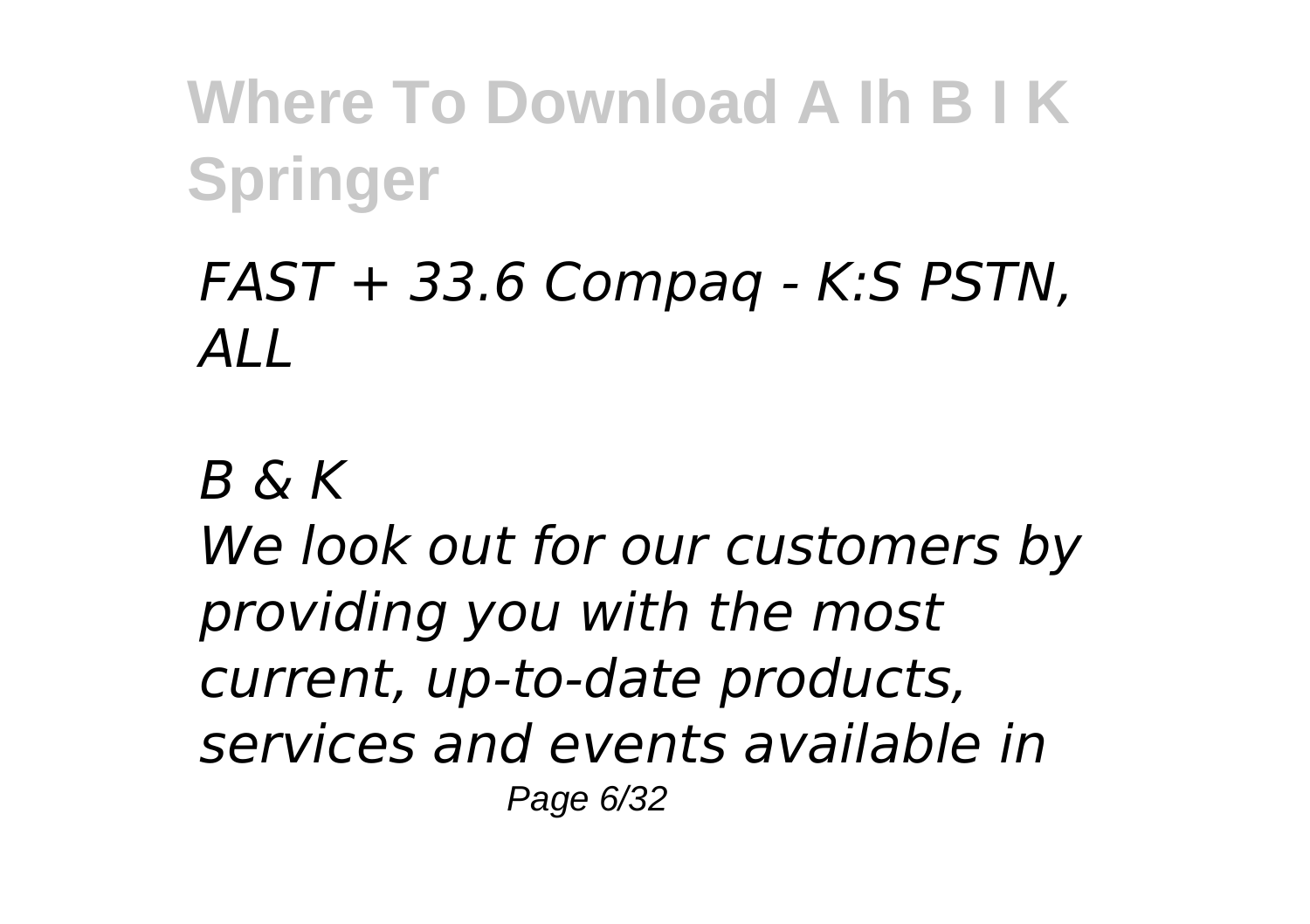*the industry. Here's what's going on in our neck of the woods, as well as some of the latest releases from top name manufacturers.*

*h b ^jm]bf ijZagbpbfZ m J im[ebpb Kj[b b* Page 7/32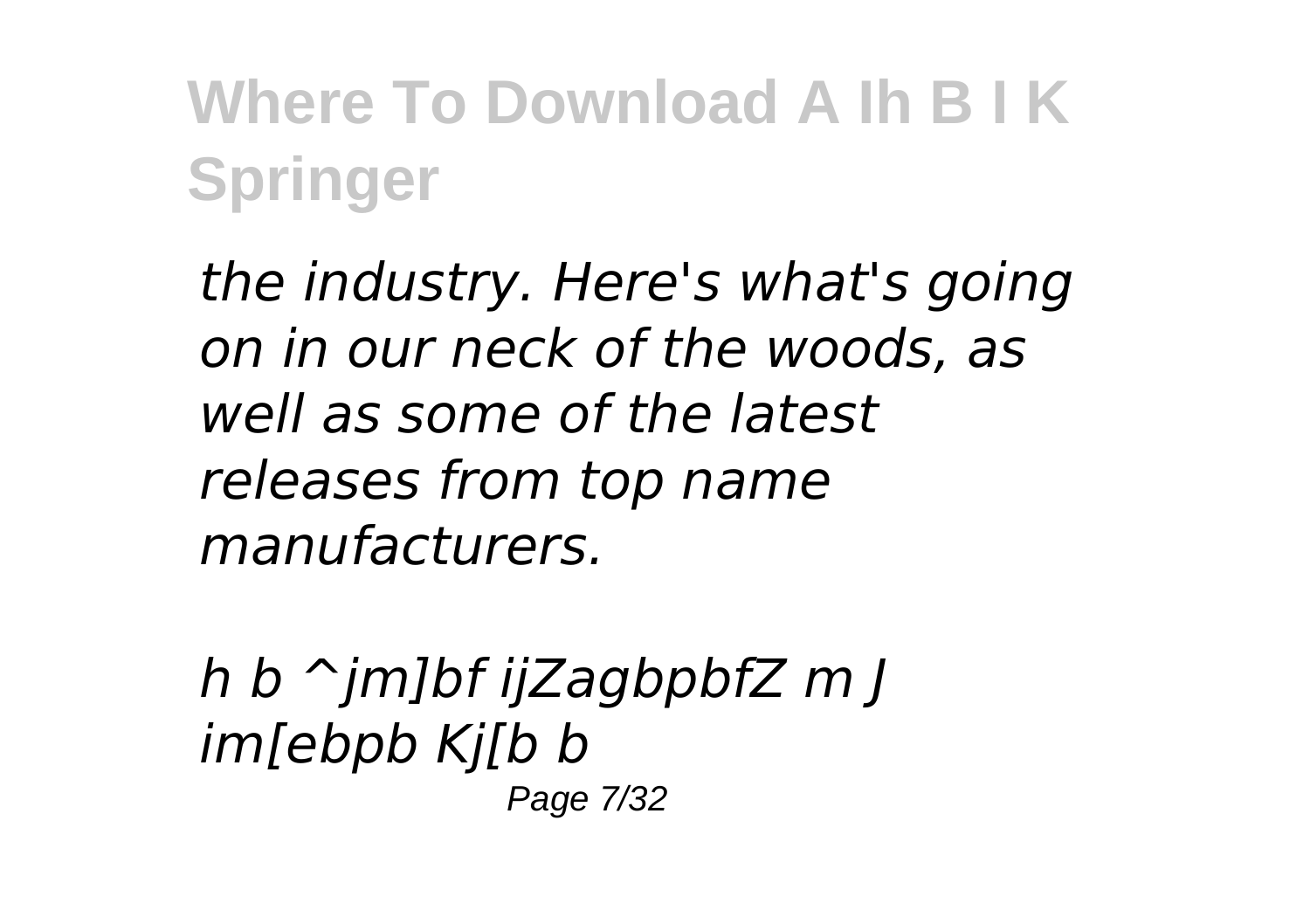*B&K is an iconic American retail and CI brand known for highquality electronics at reasonable prices. With the same commitment to value, performance, and innovation, we've reimagined the marque as an integrator-focused* Page 8/32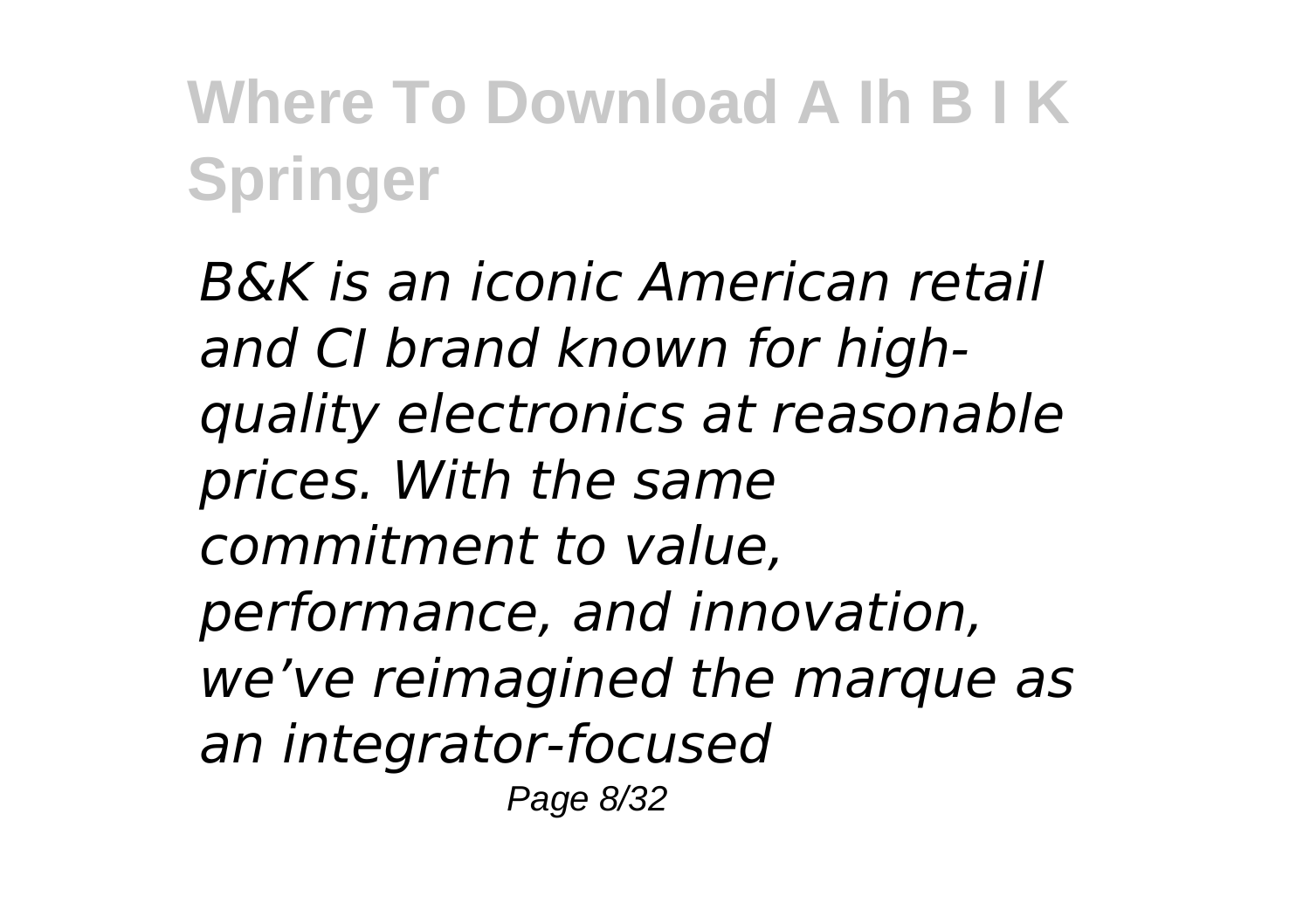*manufacturer delivering unique features on popular home theater and distributed audio platforms.*

*Beckwith & Kuffel - Seattle, WA Office egd\gVbb^c\ VcY VXi^k^i^Zh If[YjWYb[ Hl^b dc V a^[Z"\jVgYZY* Page 9/32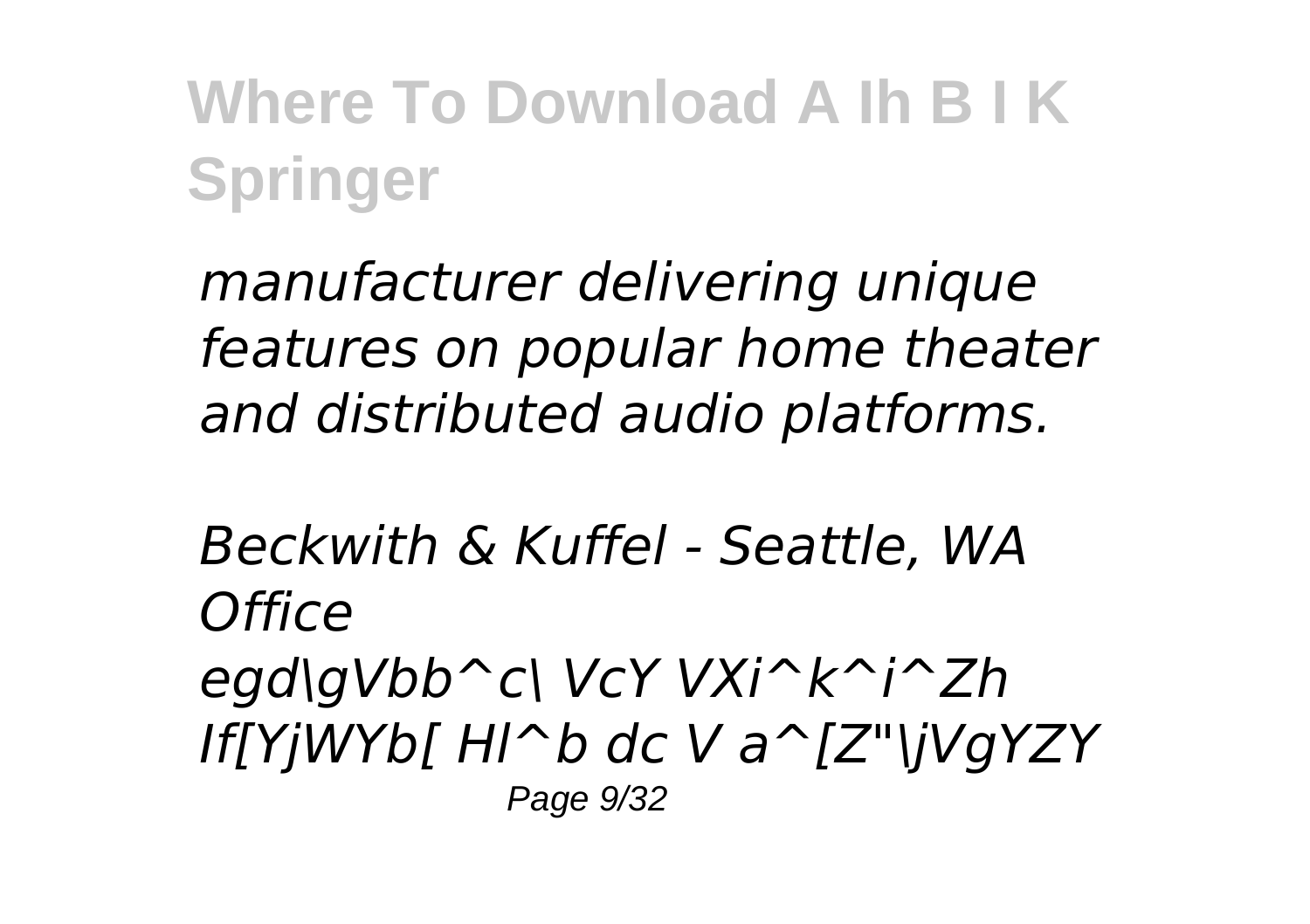*hVcYn WZVX] l^i] X]Vc\^c\ hiVi^dc! VcY h]dlZgh =^`Z dc hXZc^X lVa`^c\ eVi]h l^i] \gZVi k^Zlh d[ 7dhidc VcY di]Zg ^haVcYh K^h^i i]Z k^h^idg XZciZg l^i] Zm]^W^ih VWdji i]Z eVg` VcY ]dl HeZXiVXaZ \di ^ih cVbZ VcY Y^cZ Vi ?VheZg* Page 10/32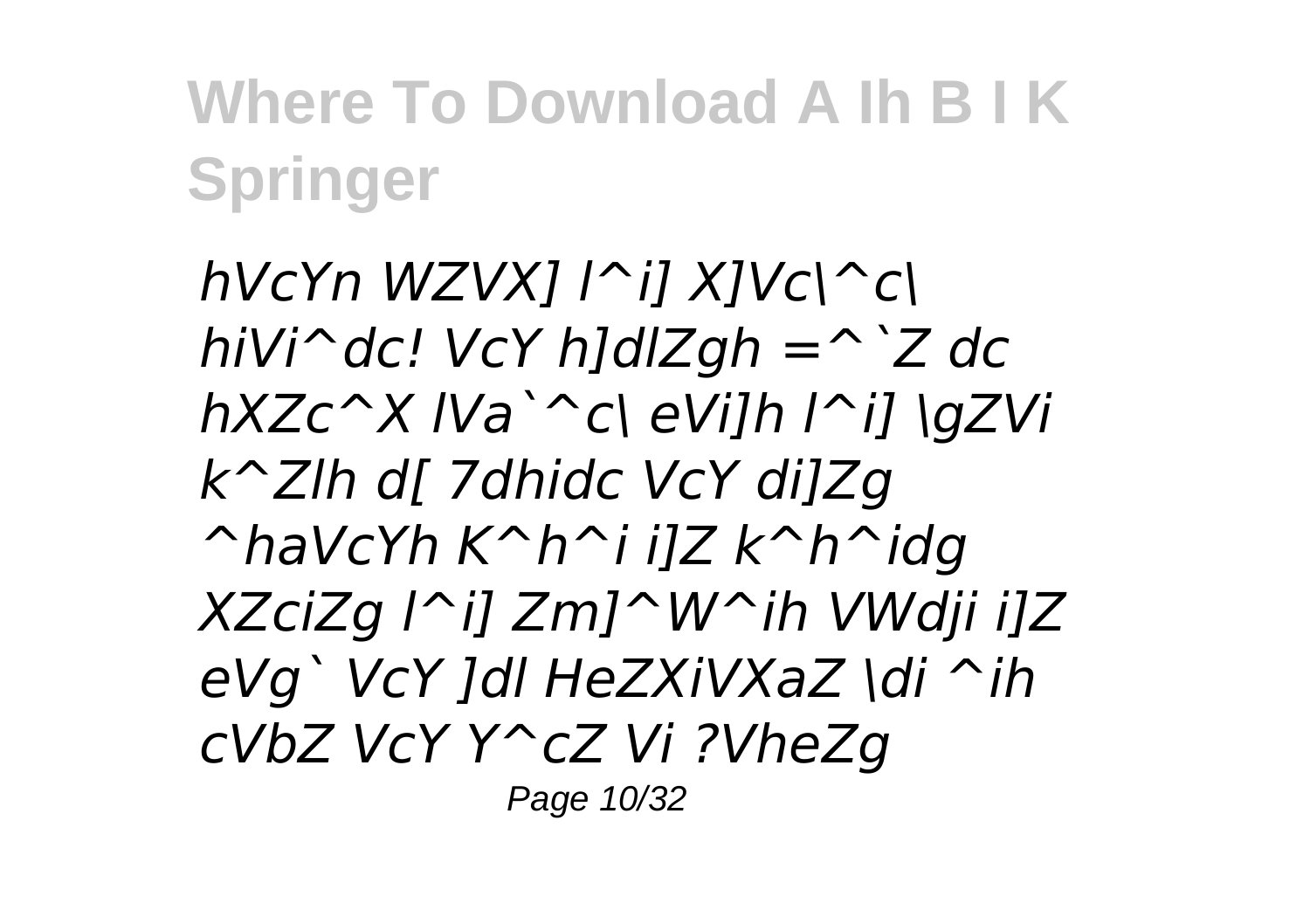# *L]^iZÉh*

*Bianka (@\_b.i.a.n.k.a\_) • Instagram photos and videos HJ=:GBA:PBY H;T?>BG?GGUO G:PBC - UNECE ... 2*

*>TJ@:<G:L: DHFBKBY IH* Page 11/32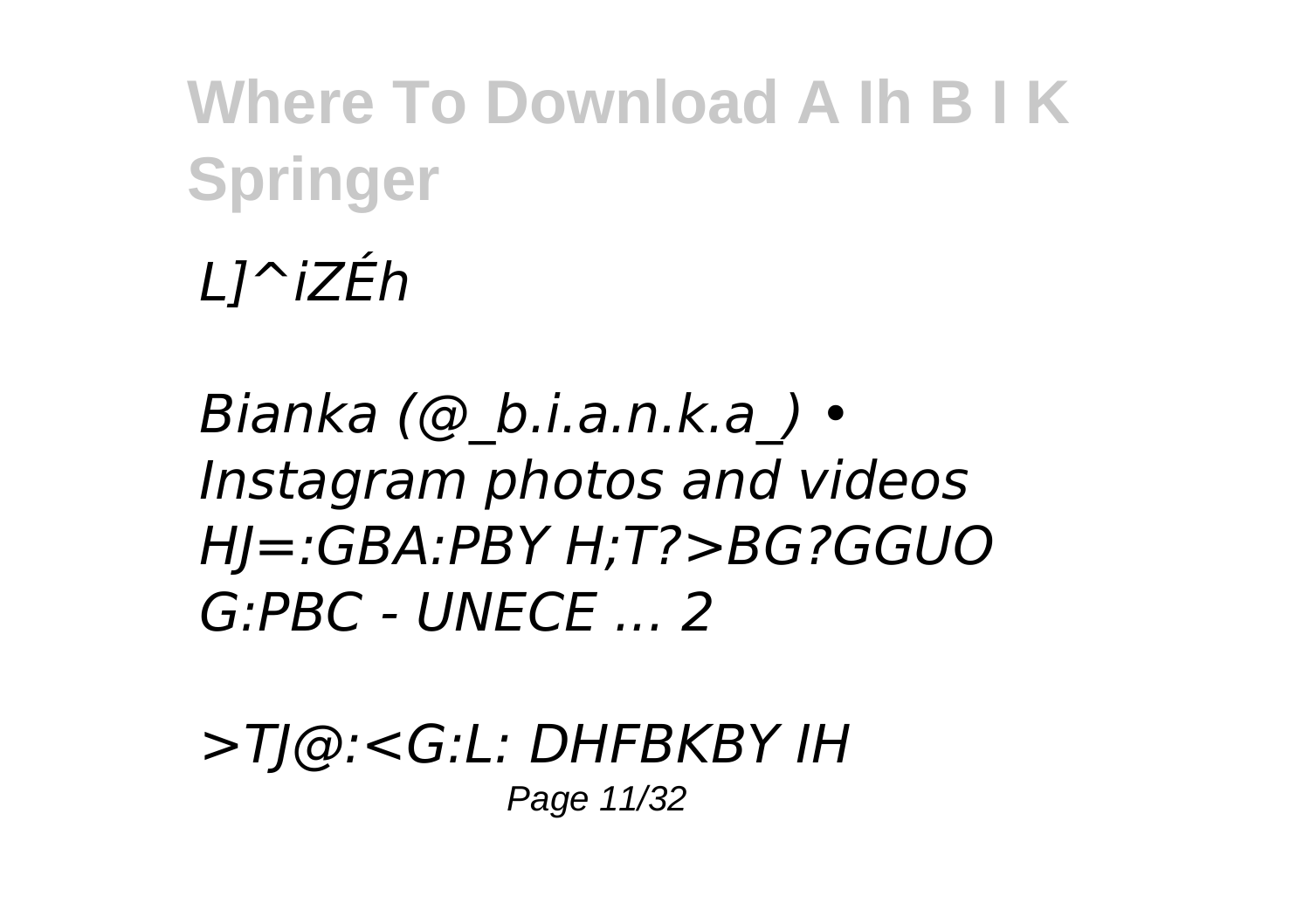*>:E?DHKTH;S?GBY P P P!!!!!1!!!!! !!!!! & \*I & 5 j & ²¶ j ²´ j \*Ik k²¶ & j j j k OM & [»j j ñ ¹» k cA cA ¹» [» ¹»!!!!! jB ²¶ j 5!¯!¯ ²¶ ¹»*

*The HIKE Fund, Inc. – The Fund is the continuing ...* Page 12/32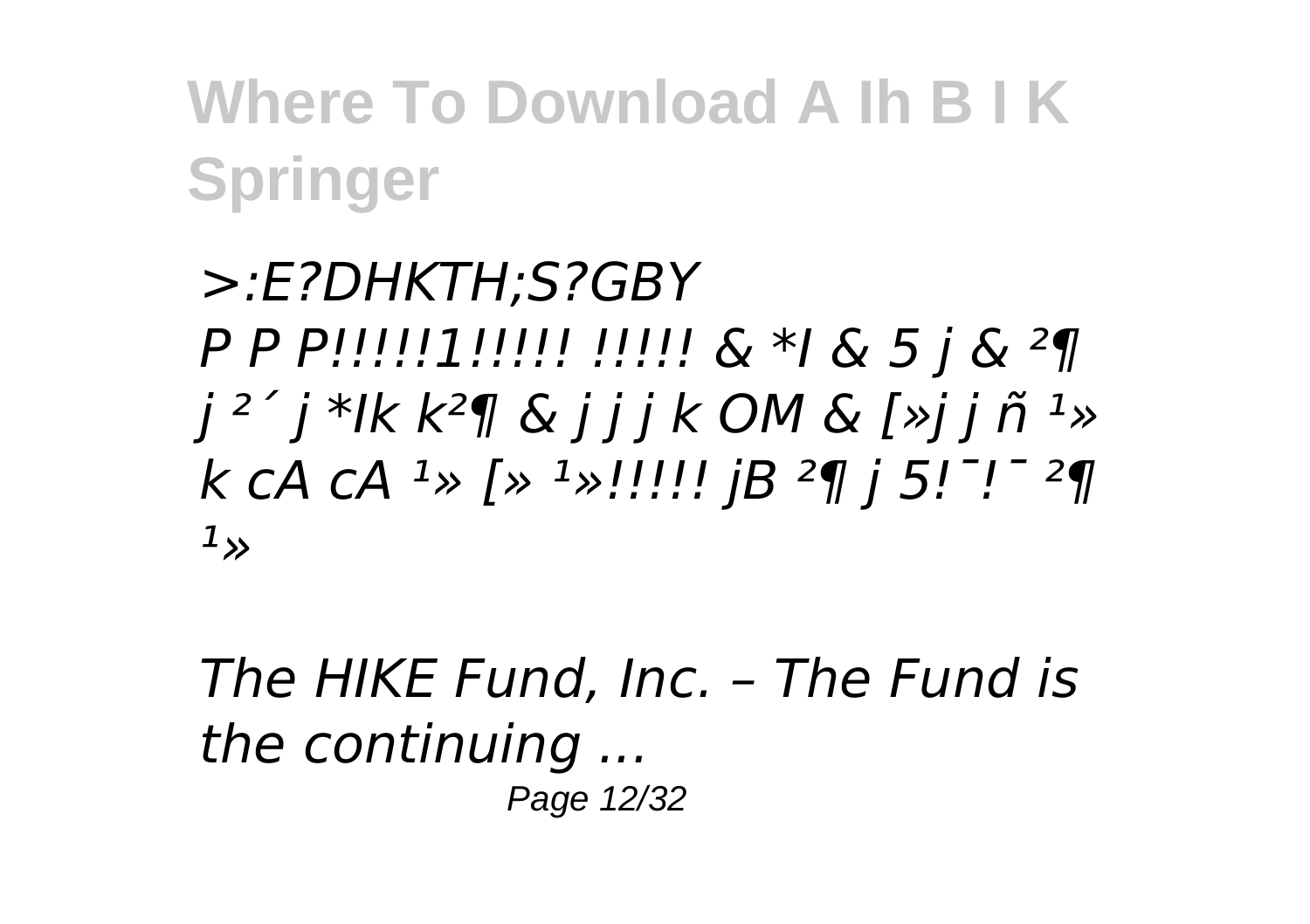*3 P-15-204/99 20.04.2004 FH;BEL?E :> Khnby me OZg Djmf MC2 - ( k ltj]h\kdZ fZjdZ MOTOROLA V3688 MOTOROLA Europian Cellular Subscriber Division - >Zgby*

*H;; J>?D=I JE :E* Page 13/32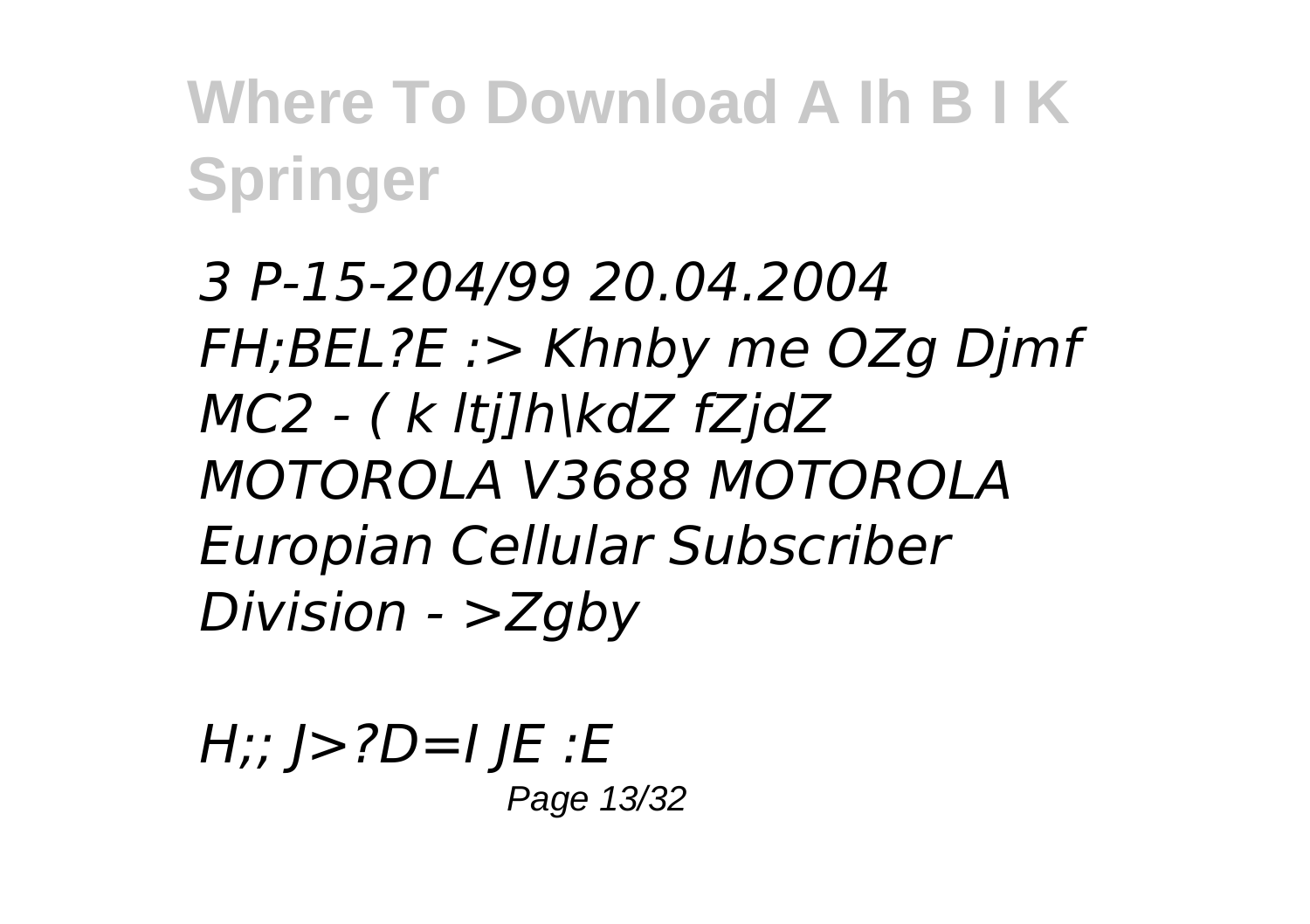*Quality aftermarket replacement parts, helpful customer service, top-notch technical staff, and next-day parts delivery makes getting the parts you need affordable, quick, and easy. Next time you need replacement agricultural, lawn & garden, or* Page 14/32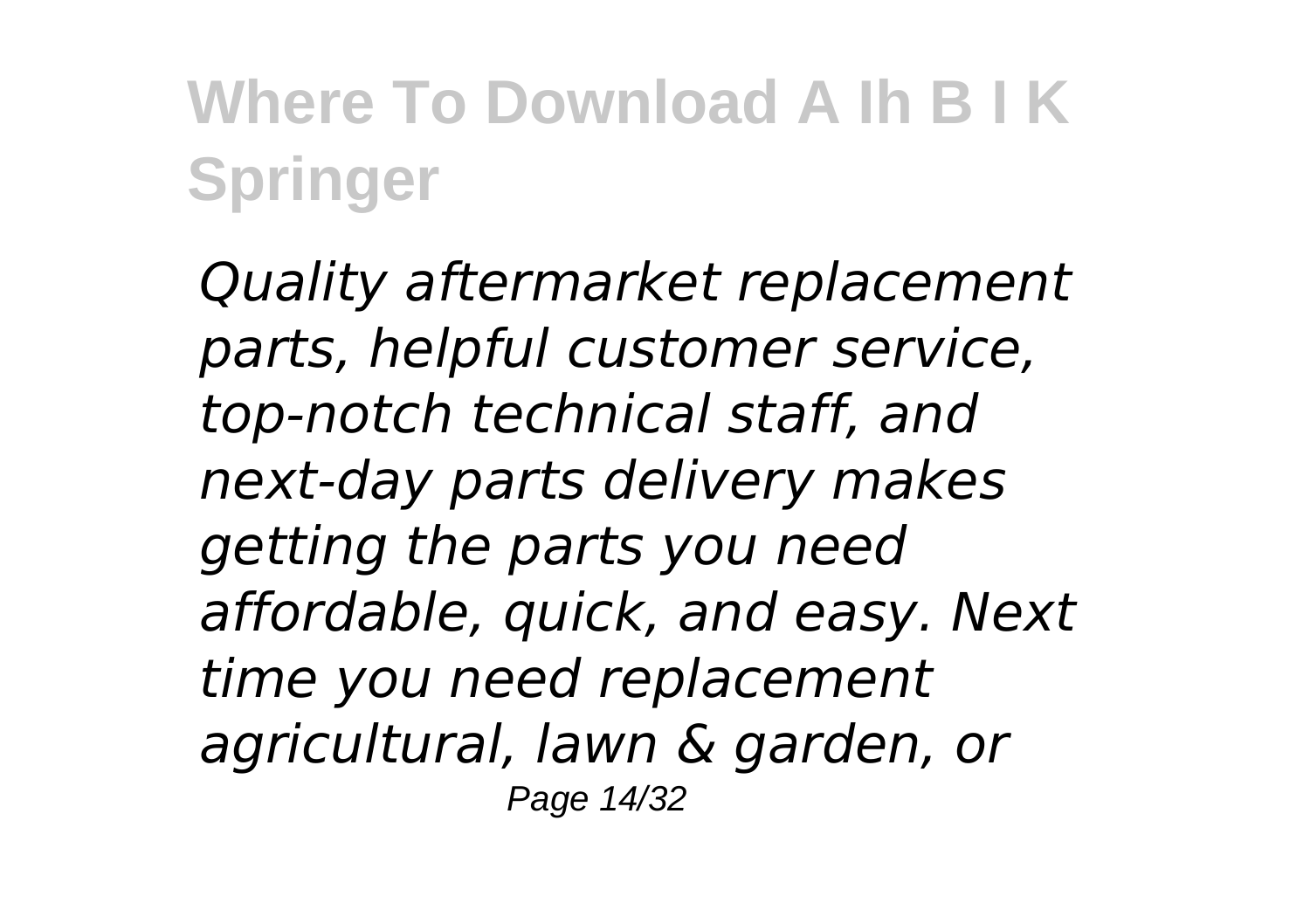*industrial parts, come see us!*

*>TJ@:<G:L: DHFBKBY IH >:E?DHKTH;S?GBY y ih b - c-o-k.ru ... h*

*L I N A B L A C K - YouTube 5.7 . MklZgh\blv* Page 15/32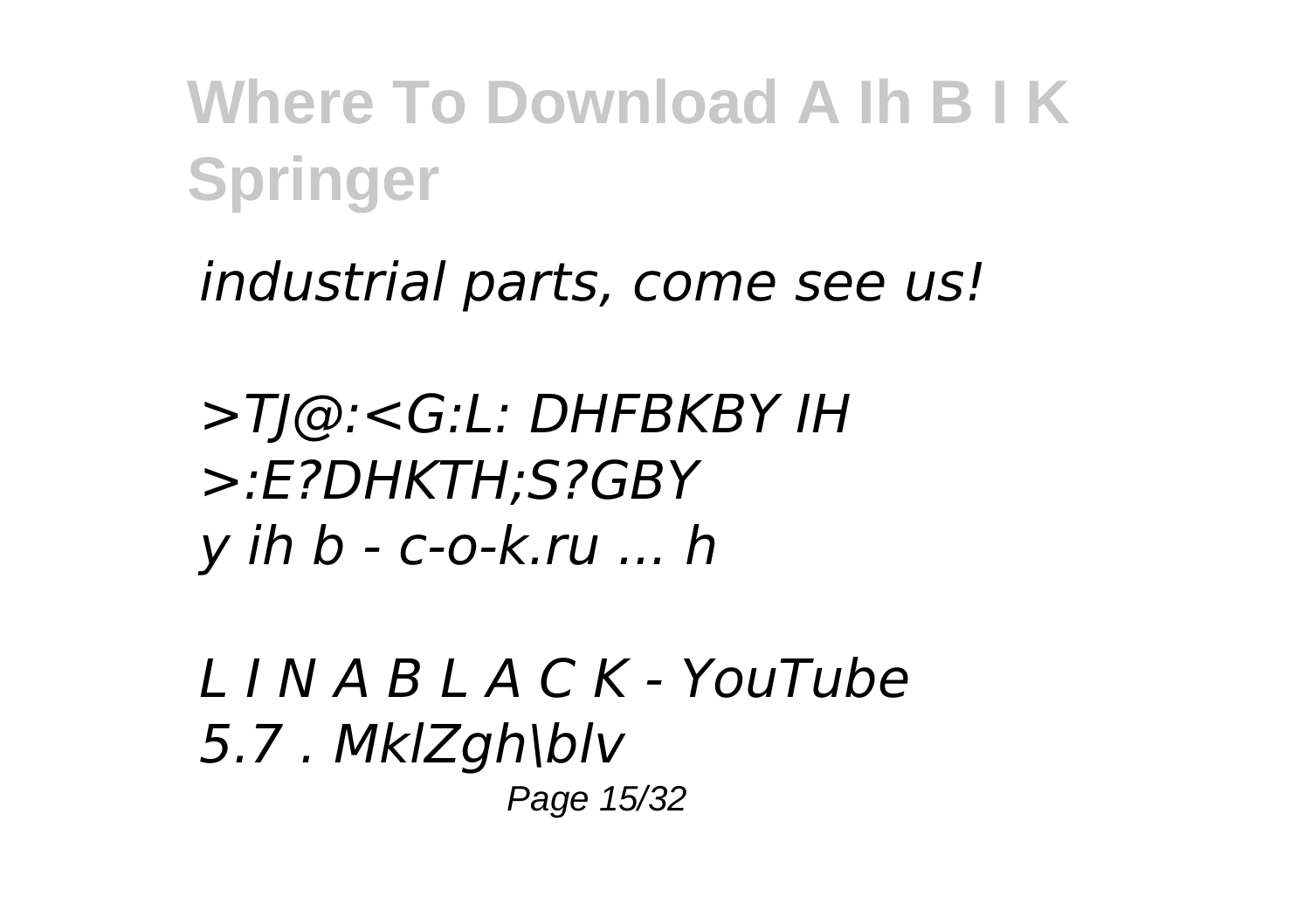*jZfm\\_jlbdZevgmx gZfhklmaZ^g\_f Jbk 5.8 . Ijbkh\_^bgblv ^bZ]hgZevke\_[z^dhc d fhklmaZ^g\_f m 3 bjZf\_\ \_jlbdZevghc . Jbk*

*A&I Products: Agricultural, Industrial & Turf Manufacturer ...* Page 16/32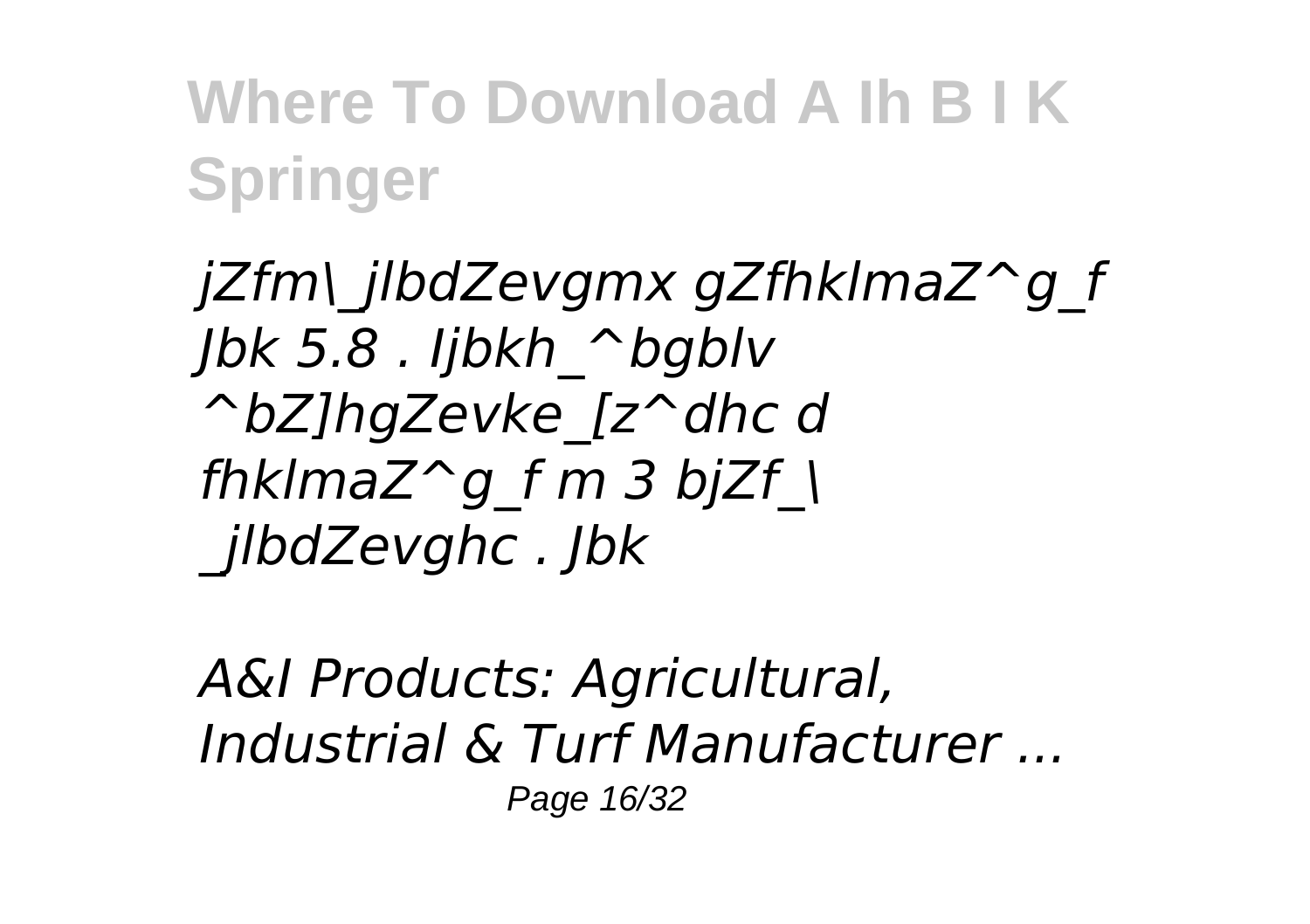*h#\_a k.giYmUuU·h#}IjafaUukJh# gi]WV)\_xmVN aYmk^z gJt>h,gIUWh)k.gIh)kIh)\_[fa\_a aY^}i` }ih) af>h#giYgJt Ymki]ukIgJV)ja]Wx {|]ugitTSxL )V TSZrYm\_ z\\_aV<{V# gJt Y H\_ ]uX)Ym}ik.]ugS V) TSUuUu]W\_aV)]Wk^l TL¼c k.gi]W* Page 17/32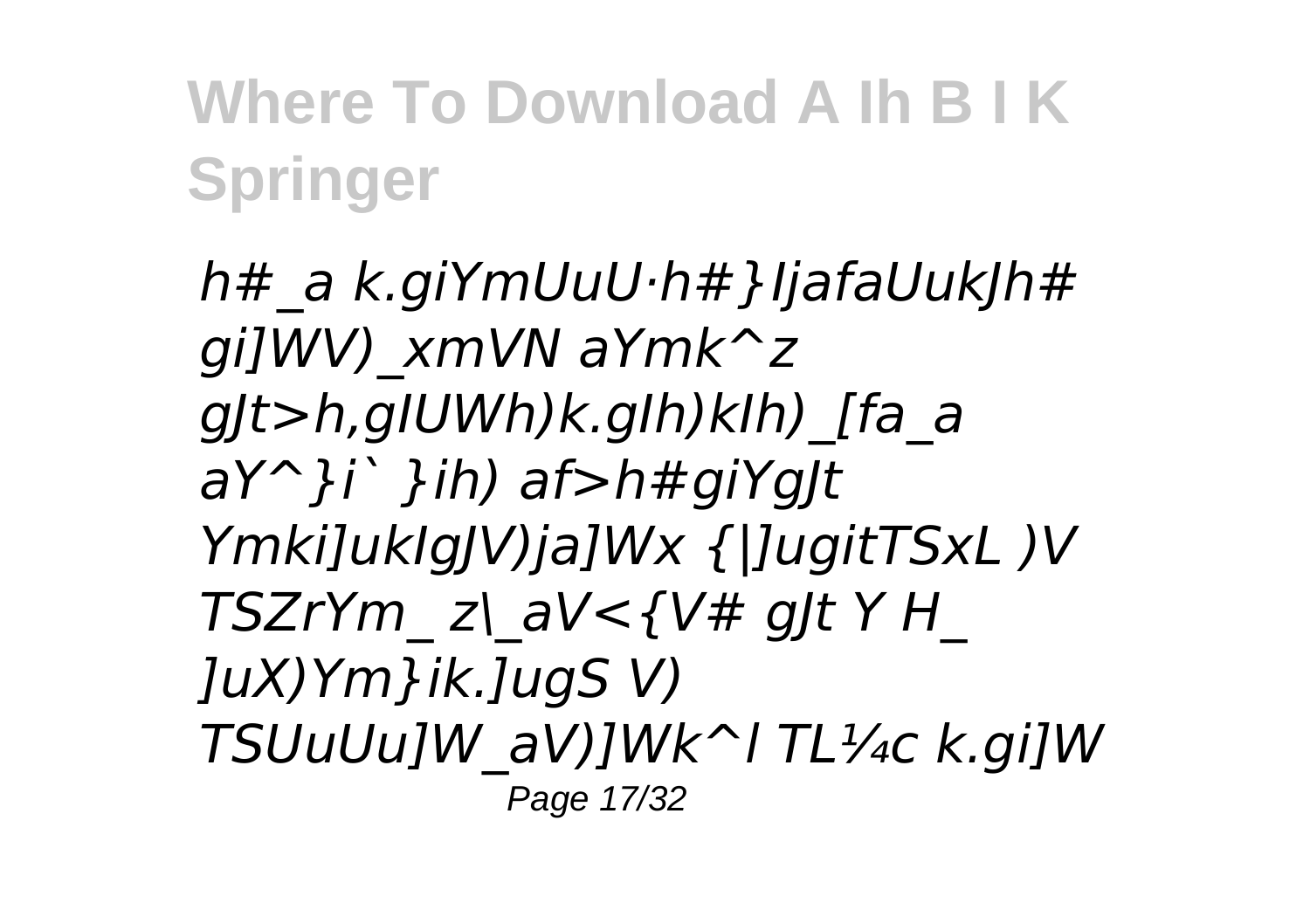*UuUr\_aV)gBkifa}.YHY+pah#x^gJ U ~{|t )z Zaf g T¶ 8V)fa\_a qc k.YmU a}i] 6gJ]u\_a`kiUuVO{|U ...*

#### *I: K IH JL :\lhjbl\_ k [eZ]h^Zjghkl s\_ ijb\_fZl \kbqdb ^h[jhgZf\_j\_gb djblbqgb [\_e\_`db k p\_e ih -gZlZltrghlh* Page 18/32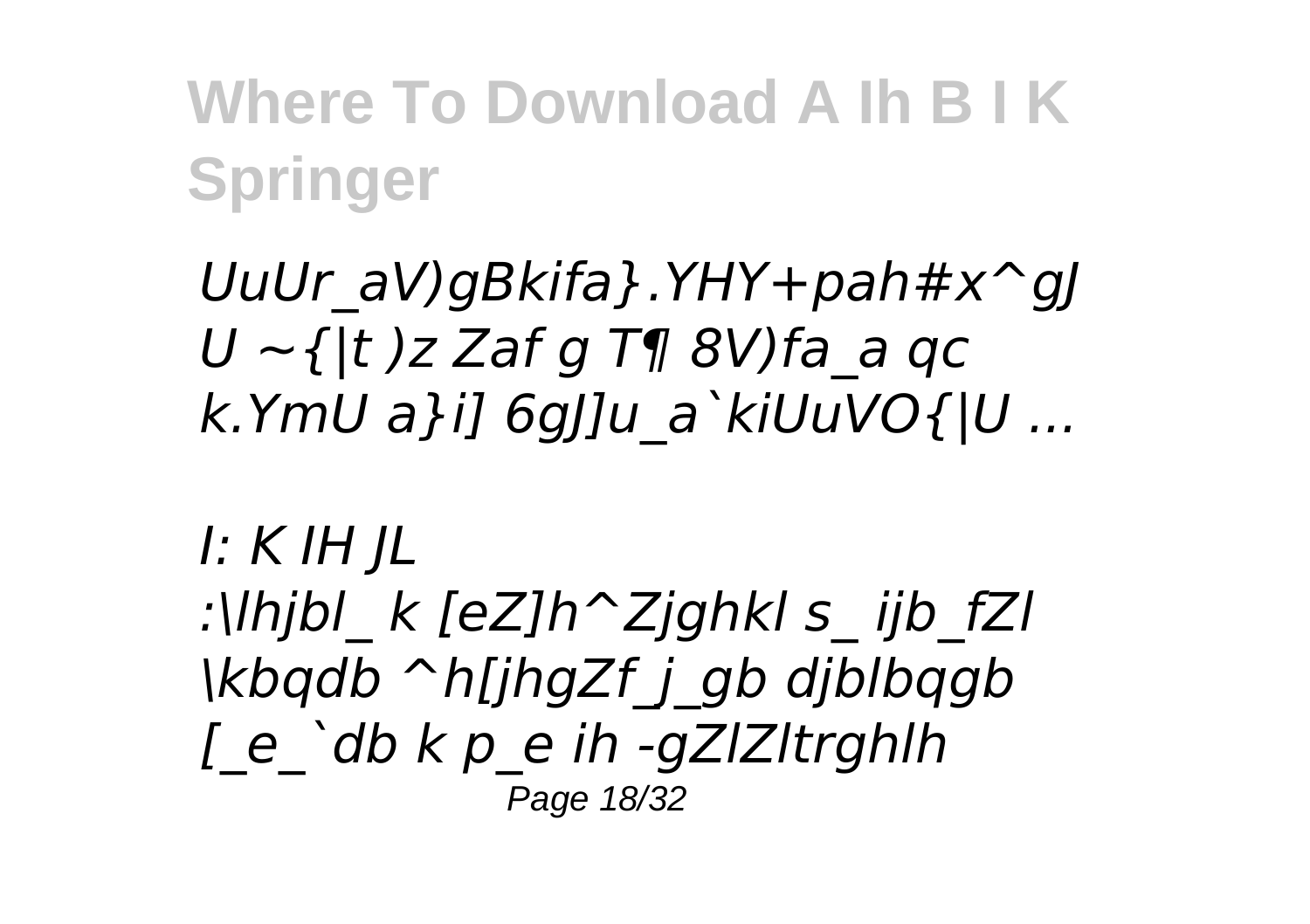*h[h]Zly\Zg\_ b mkt\tjr\_gkl\Zg\_ gZ ba^Zgb\_lh . MqZklb\_lh gZ Z\lhjbl\_ ijb gZibk\Zg\_lh gZ fZl\_jbZeZ \_*  $ke$   $\alpha$ *dhlh : >hp .*  $\alpha$ *-j < q ebg*  $=$  hilb  $\big|$  iZa<sup>^</sup> e itj $\big|b\big|$  >hp . ^-j *AhjdZ FboZceh\Z jZa^\_e \lhjb >hp . ^-j K\\_lehaZj Kl\_nZgh\ jZa^\_e lj\_lb b jZa^\_e* Page 19/32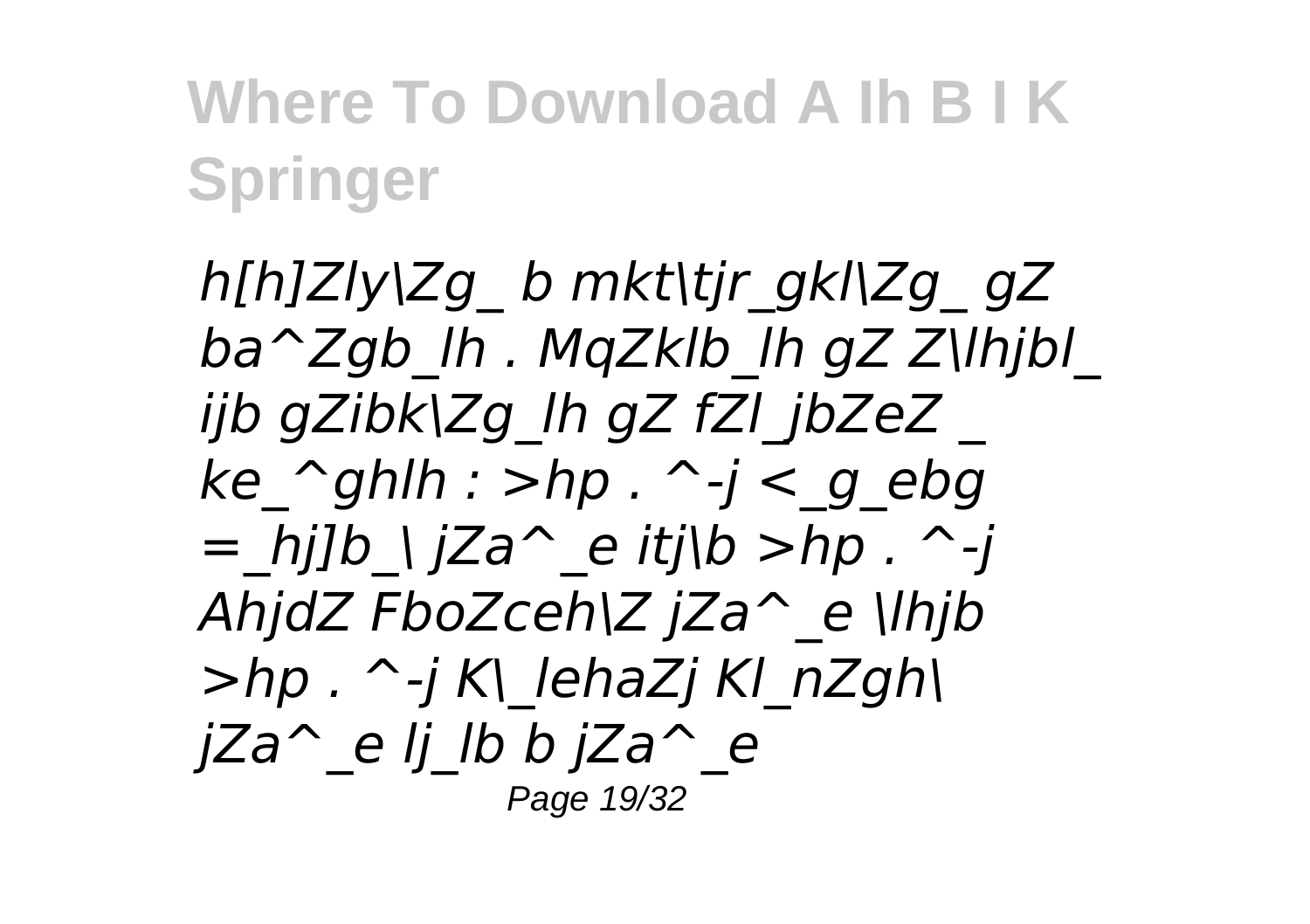*q\_l\tjlb:\lhjbl\_*

*K H J G B D L?KLH<? IH KQ?LH<H>KL<H 555.4k Followers, 419 Following, 464 Posts - See Instagram photos and videos from Bianka (@\_b.i.a.n.k.a\_)* Page 20/32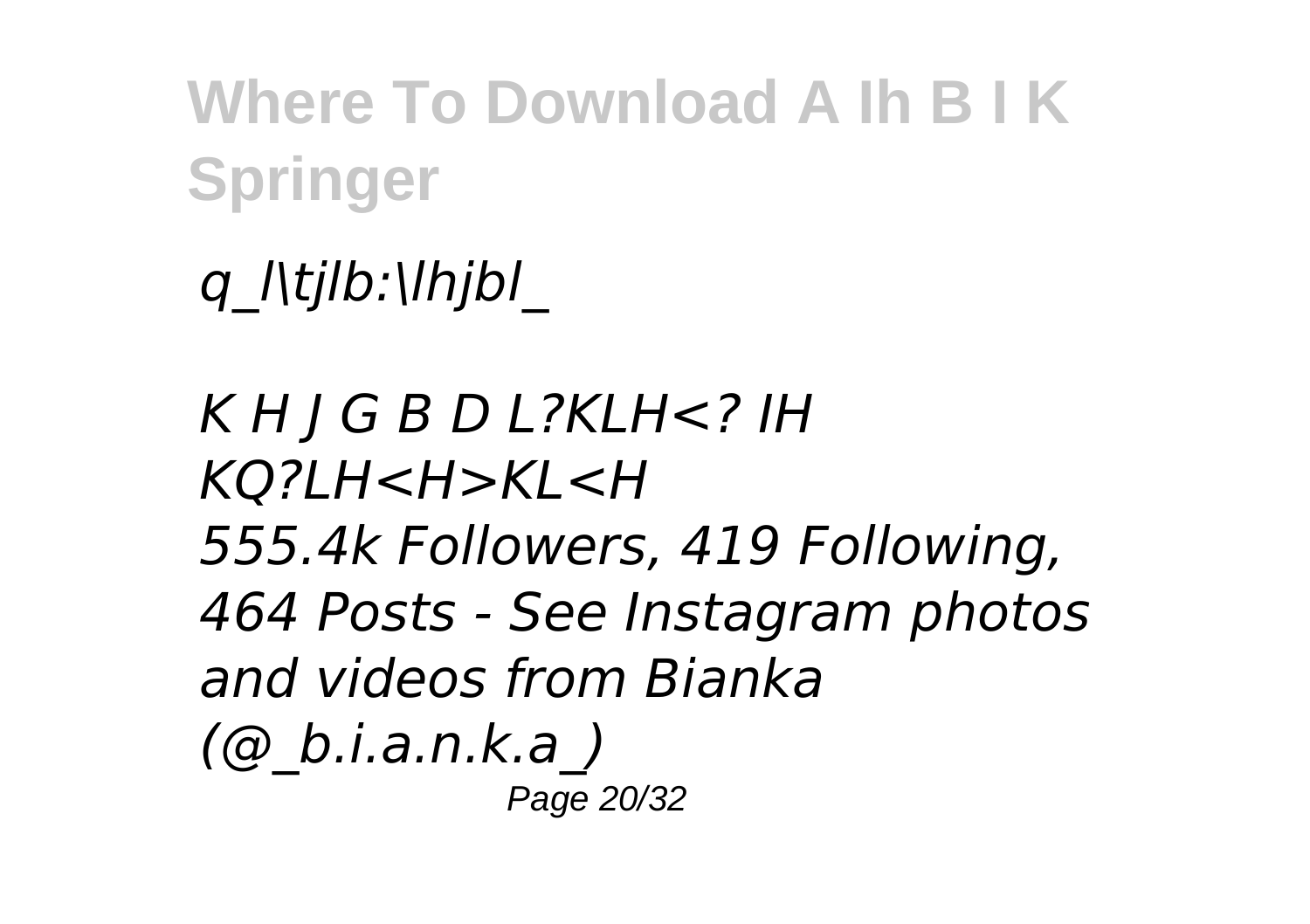*We also inform the library when a book is out of print and propose an antiquarian ... A team of qualified staff provide an efficient and personal customer service.A Ih B I K*

Page 21/32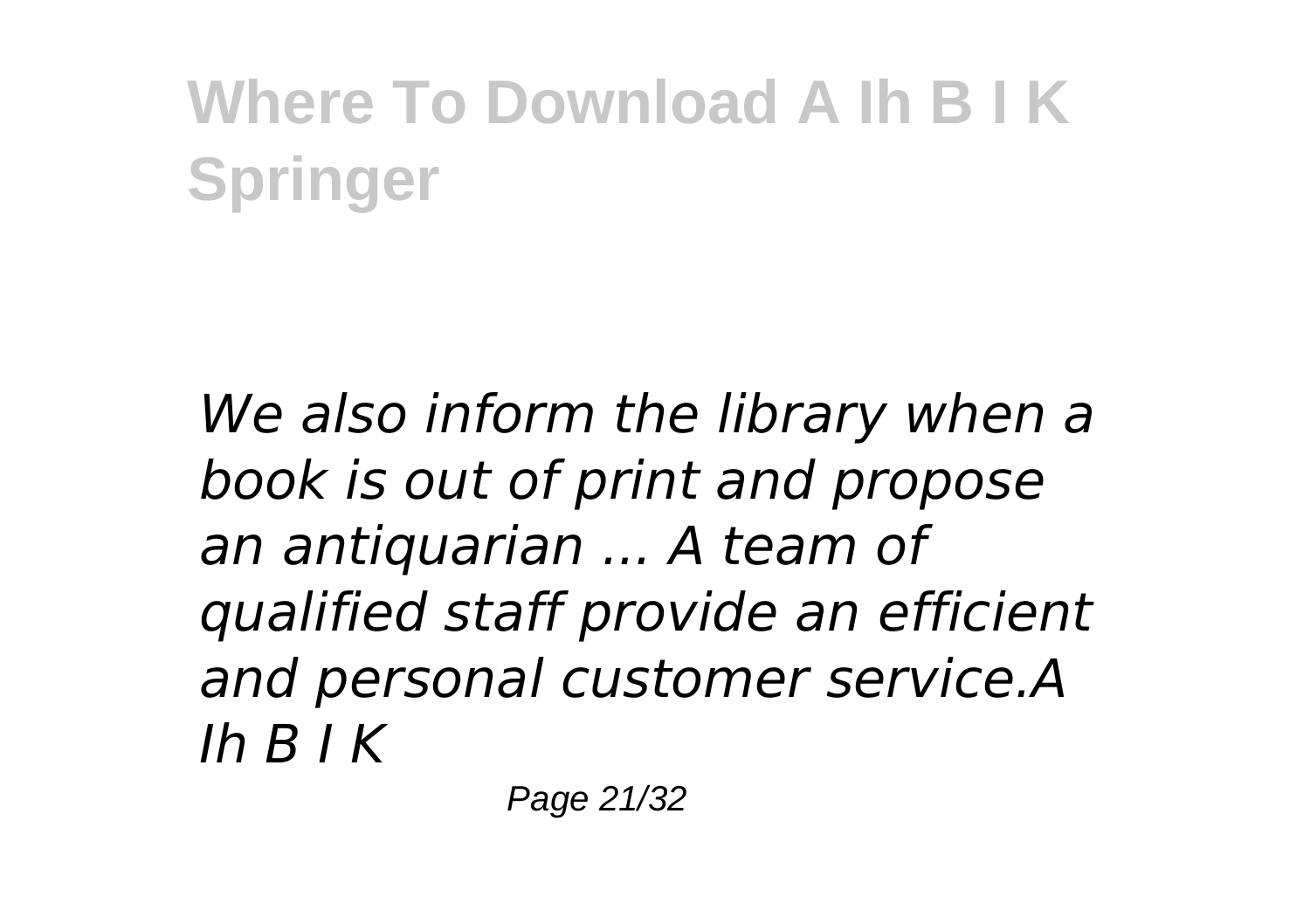*The International Harvester Company (often abbreviated by IHC or IH, or shortened to International) was an American manufacturer formed from the 1902 merger of McCormick Harvesting Machine Company and Deering Harvester Company.* Page 22/32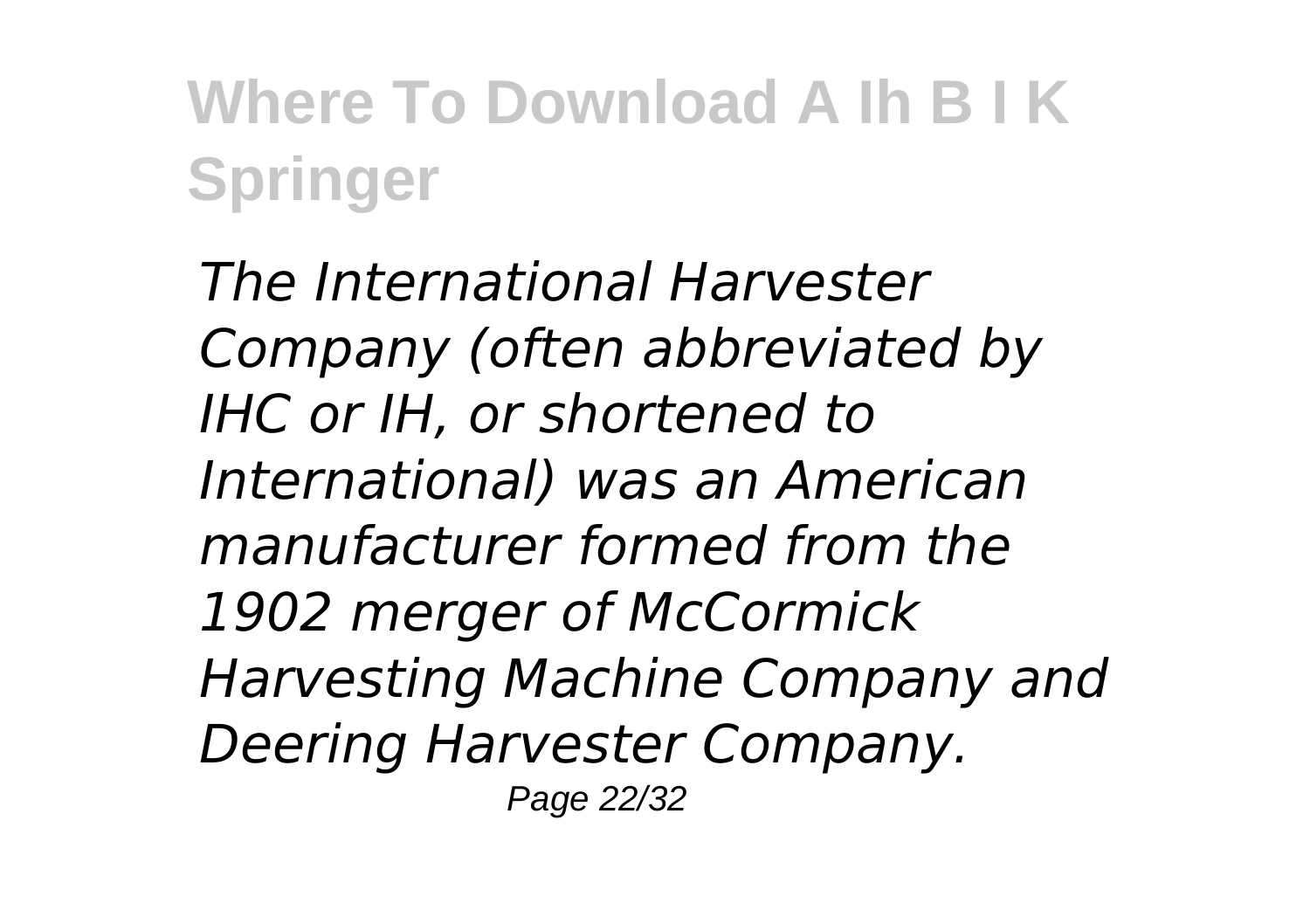*TractorData.com - International Harvester farm tractors ... Gatos antes que vatos e\_e jaja ok no, te espero todos los D O M I N G O S con un nuevo V I D E O (inserte emoji de corazon) Aunque siempre puedes* Page 23/32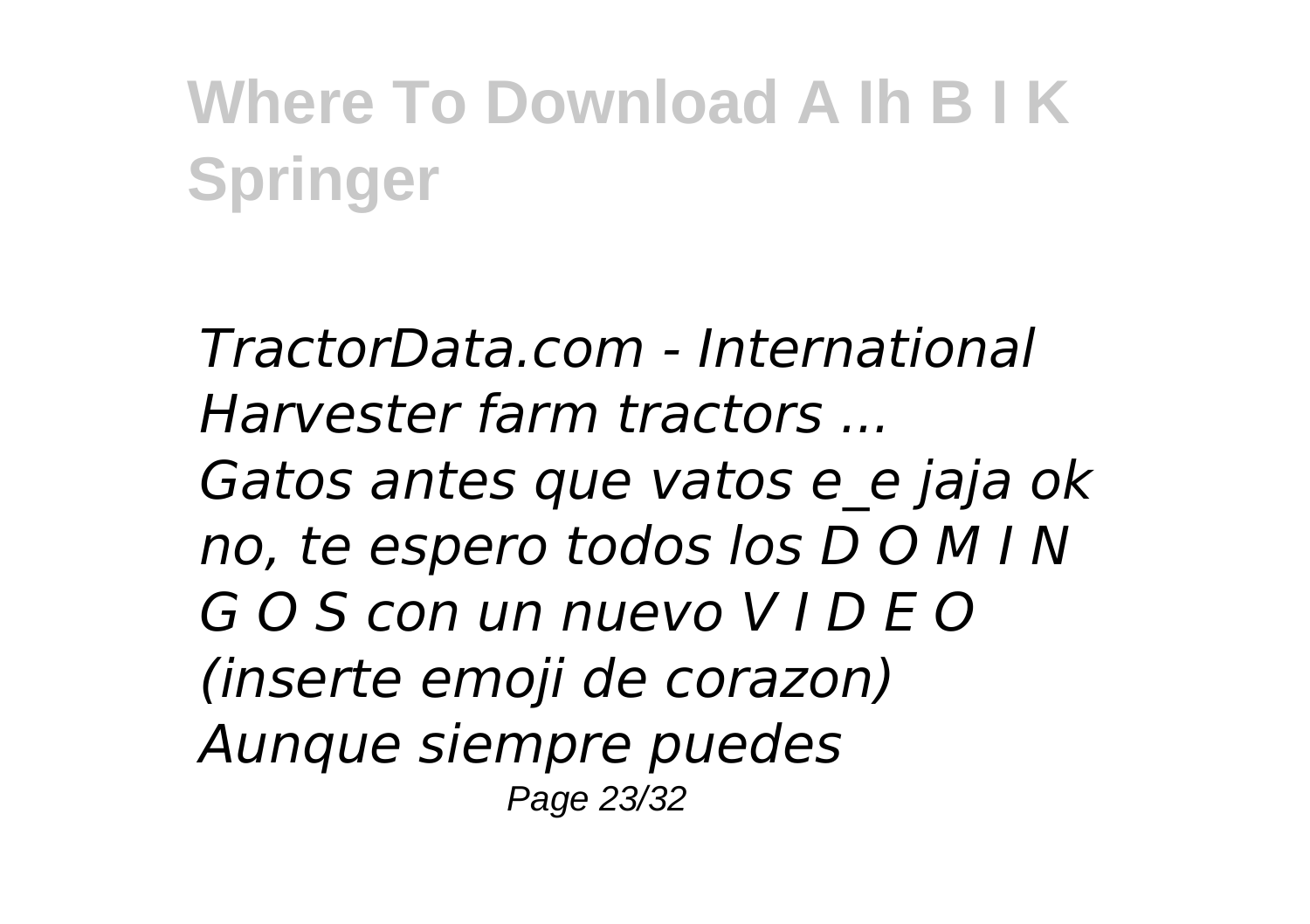*encontrarme...*

*The Girl from B.I.K.I.N.I. (Video 2007) - IMDb The Farmall introduced the tricycle style row-crop tractor. It could not only plow, but was capable of precision work such as* Page 24/32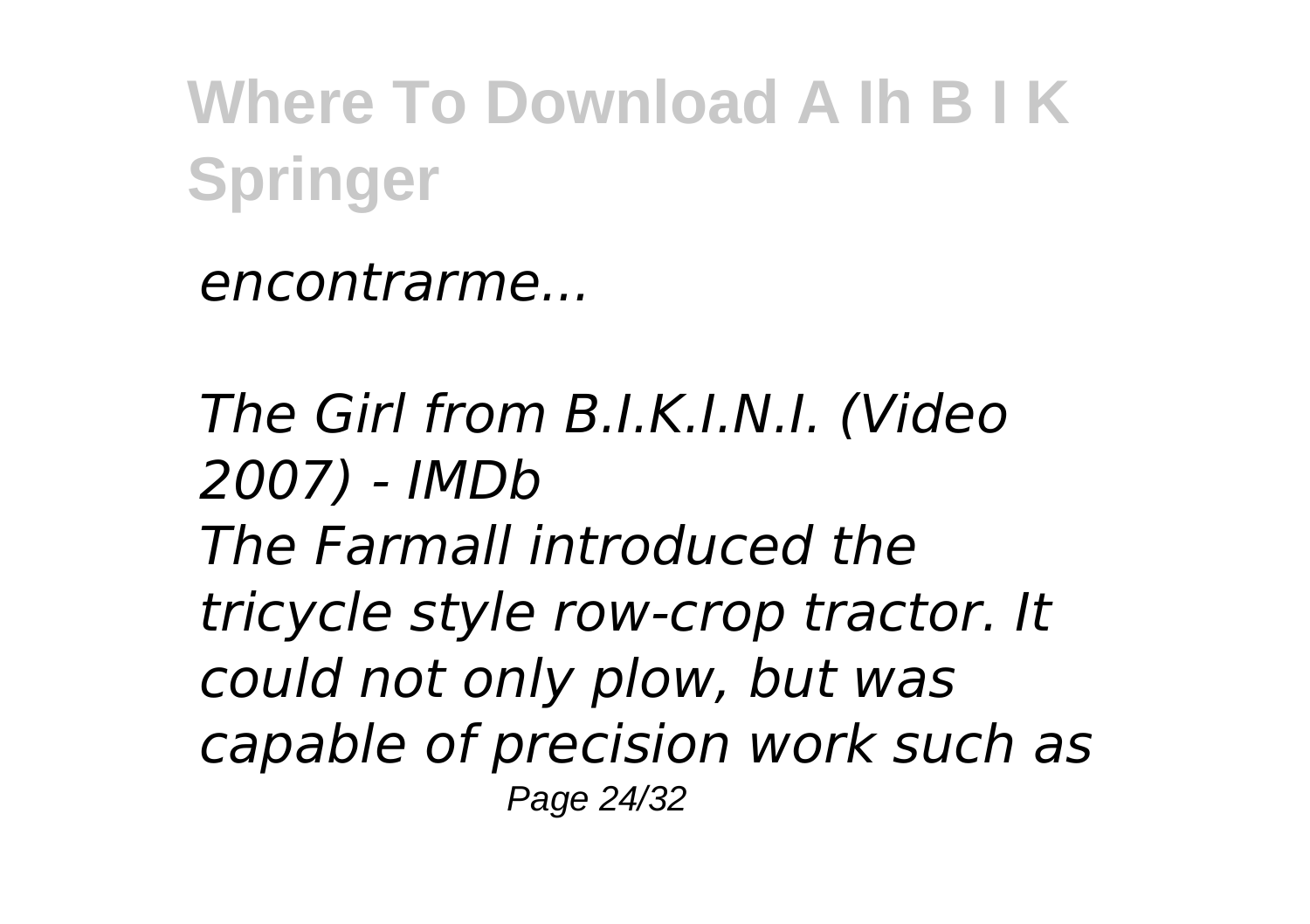*cultivating. International Harvester's agricultural operations were merged with the J. I. Case Company in 1985. Equipment is still manufactured under the Case IH name. Case IH - official site*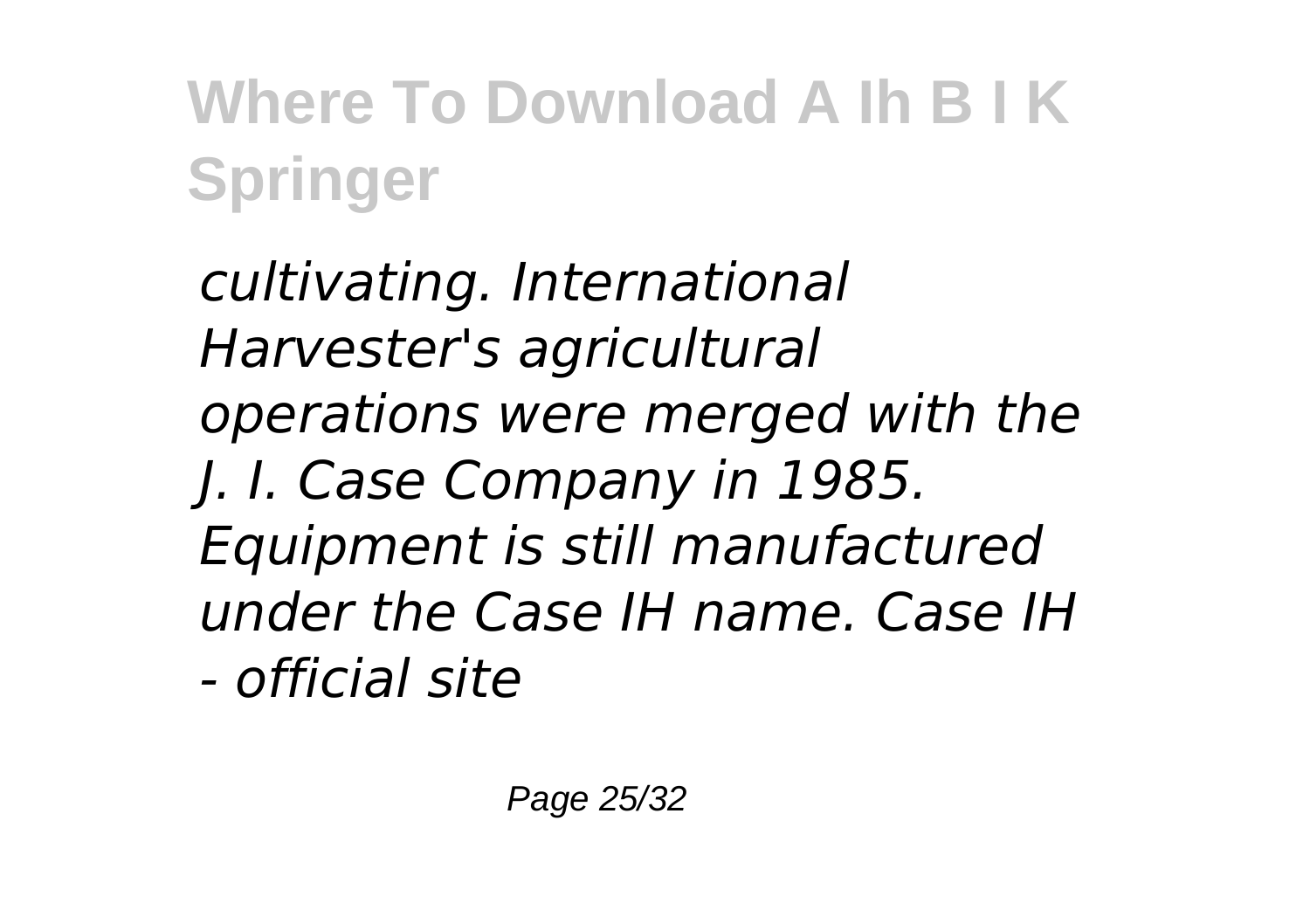*HJ=:GBA:PBY H;T?>BG?GGUO G:PBC - UNECE The HIKE Fund, Inc. was created by Emma Tedrick and Charles Terrill as the philanthropic project of Job's Daughters International, a girls leadership organization, to give the members a specific and* Page 26/32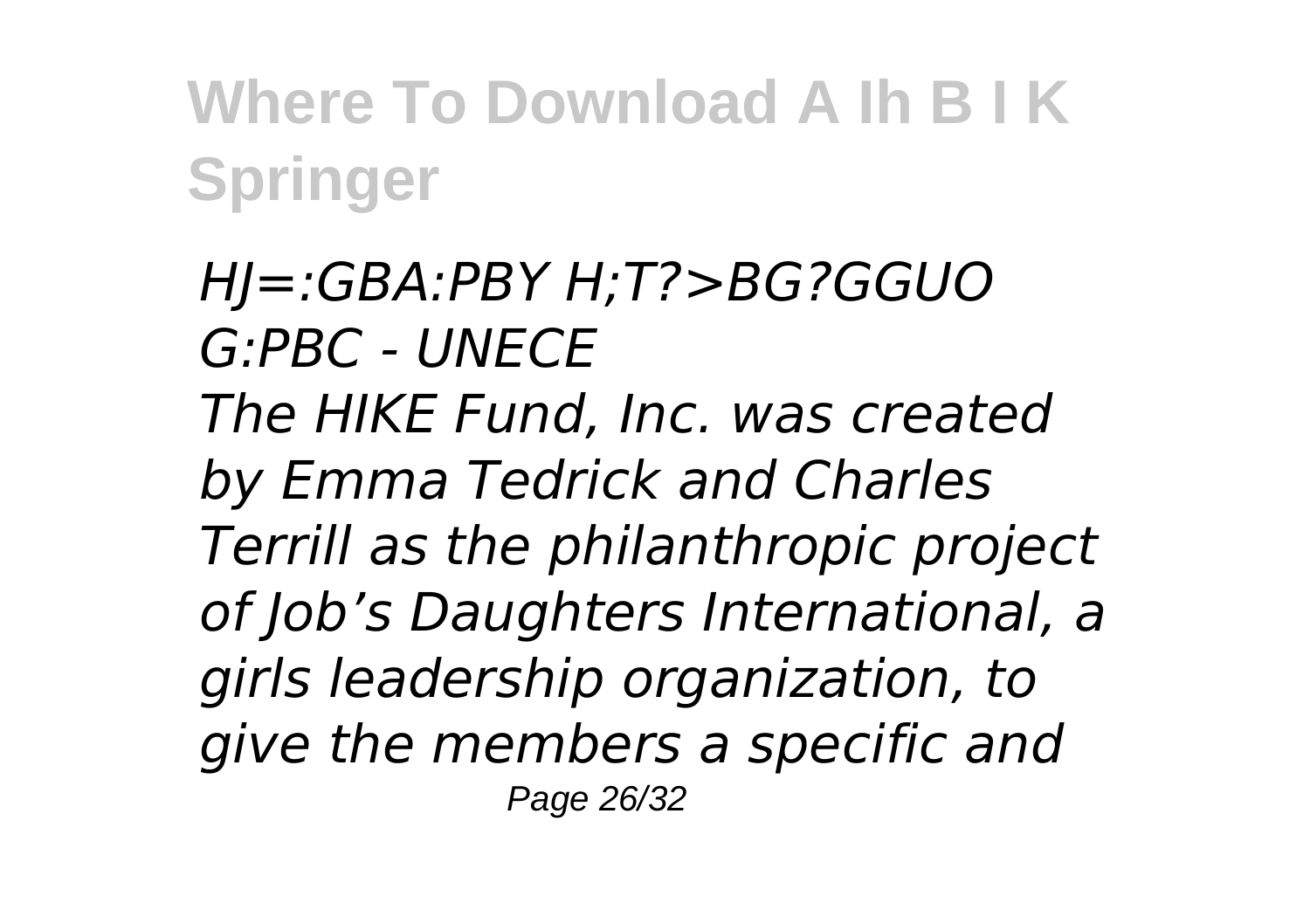*unique charity to which they were able to devote their energies.*

*M I Š K A L E I T N E R O V Á (@b.a.b.i.k.a) • Instagram ... Directed by Fred Olen Ray. With Beverly Lynne, Nicole Sheridan, Brad Bartram, Voodoo. Tania, a* Page 27/32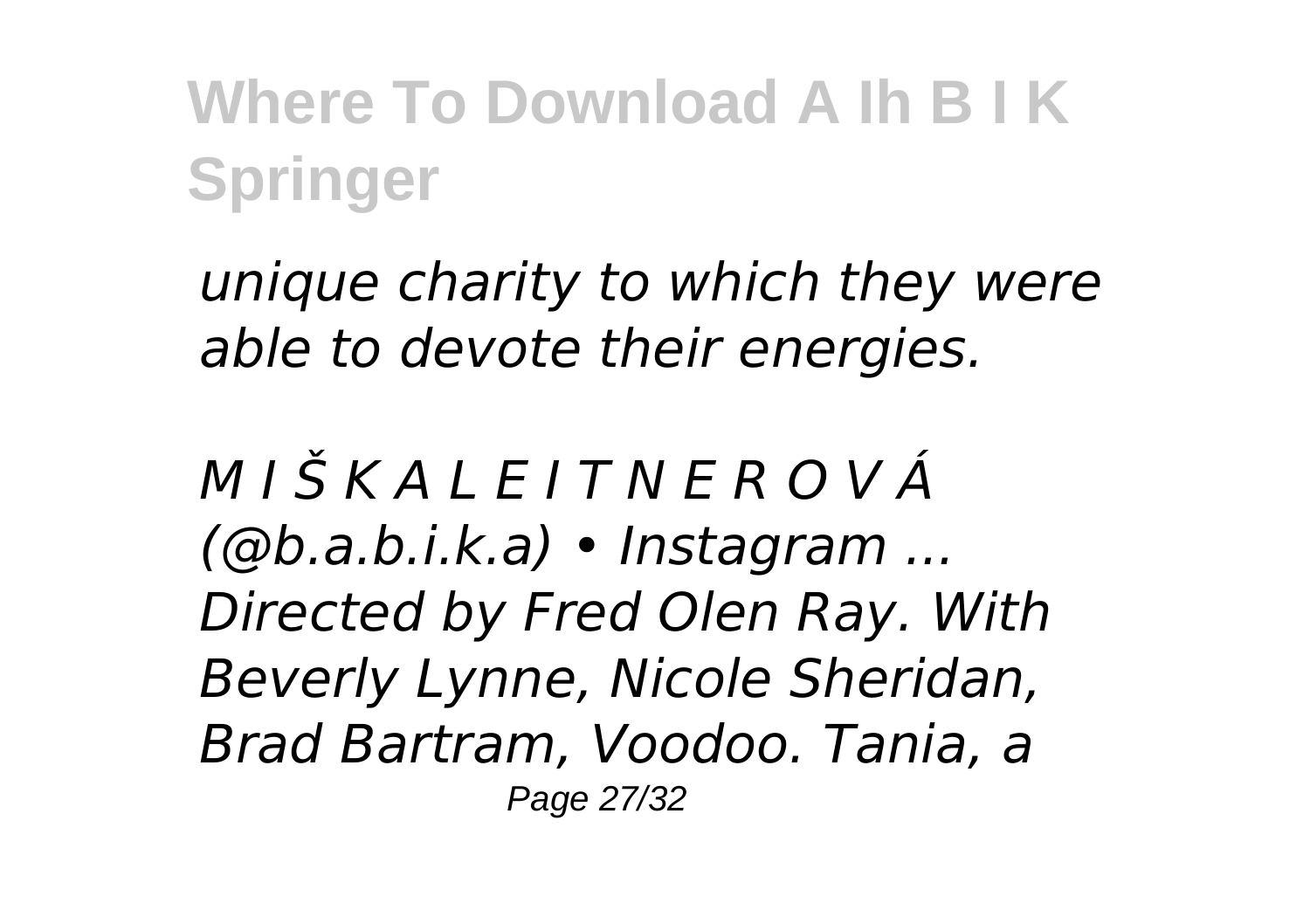*sexy secret agent, shakes up the international espionage circuit. B.I.K.I.N.I. (Bureau of International Knowledge and Nonstandard Investigations) has knowledge of a criminal organization tapping into their signals with the CIA. It's up to this spicy secret agent to go* Page 28/32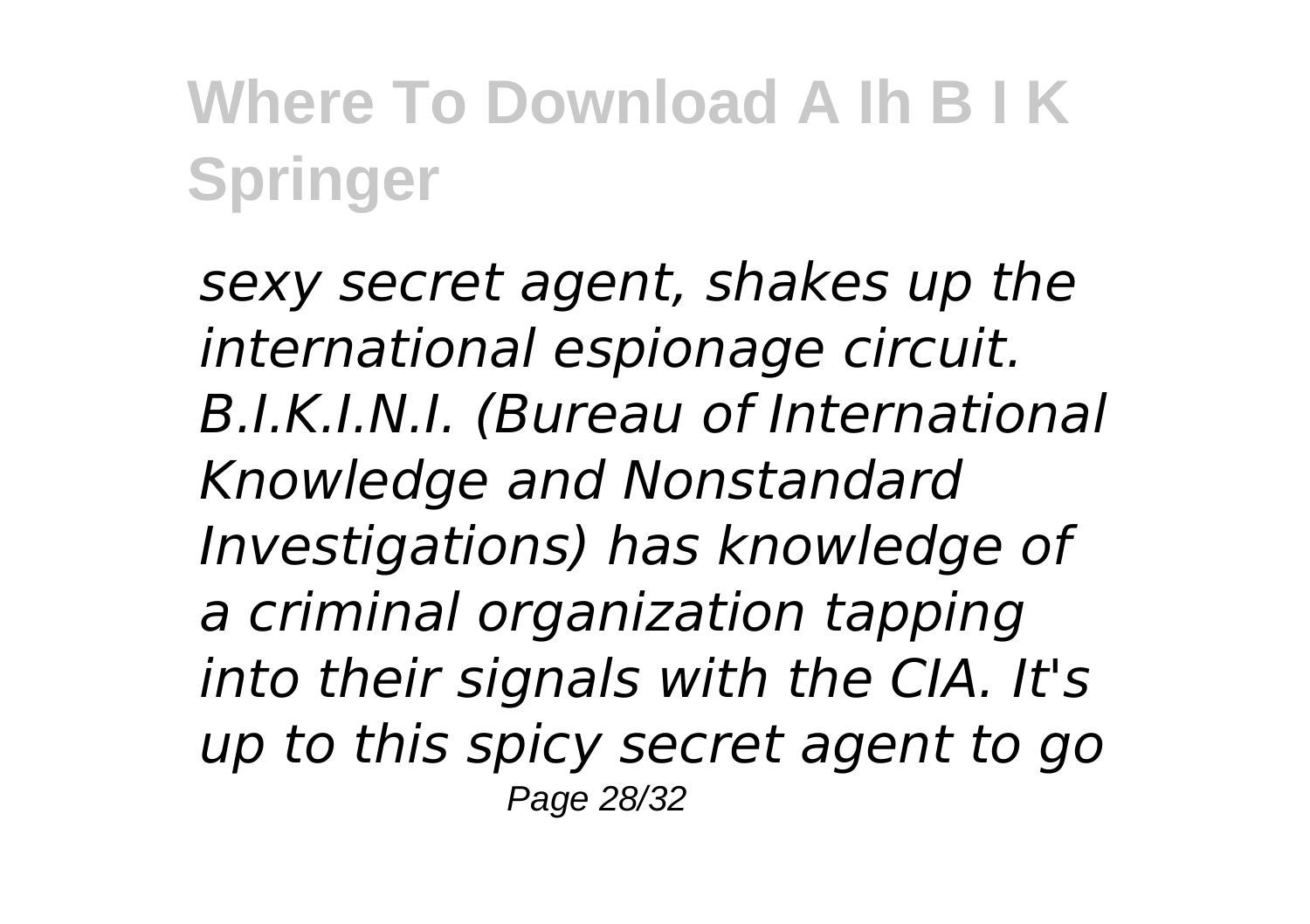#### *on an arousing chase to uncover*

*...*

#### *y ih b - c-o-k.ru ^\_eZlghklb beb mkem]Z , hkbf gZ >Zg ih[\_^\_ dh b k\_ ijZagm \_ jZ^gh . >j`Z\gb b ^jm]b hj]Zgb , ijb\j\_^gZ ^jmrl\Z b ^jm]b h[ebpb* Page 29/32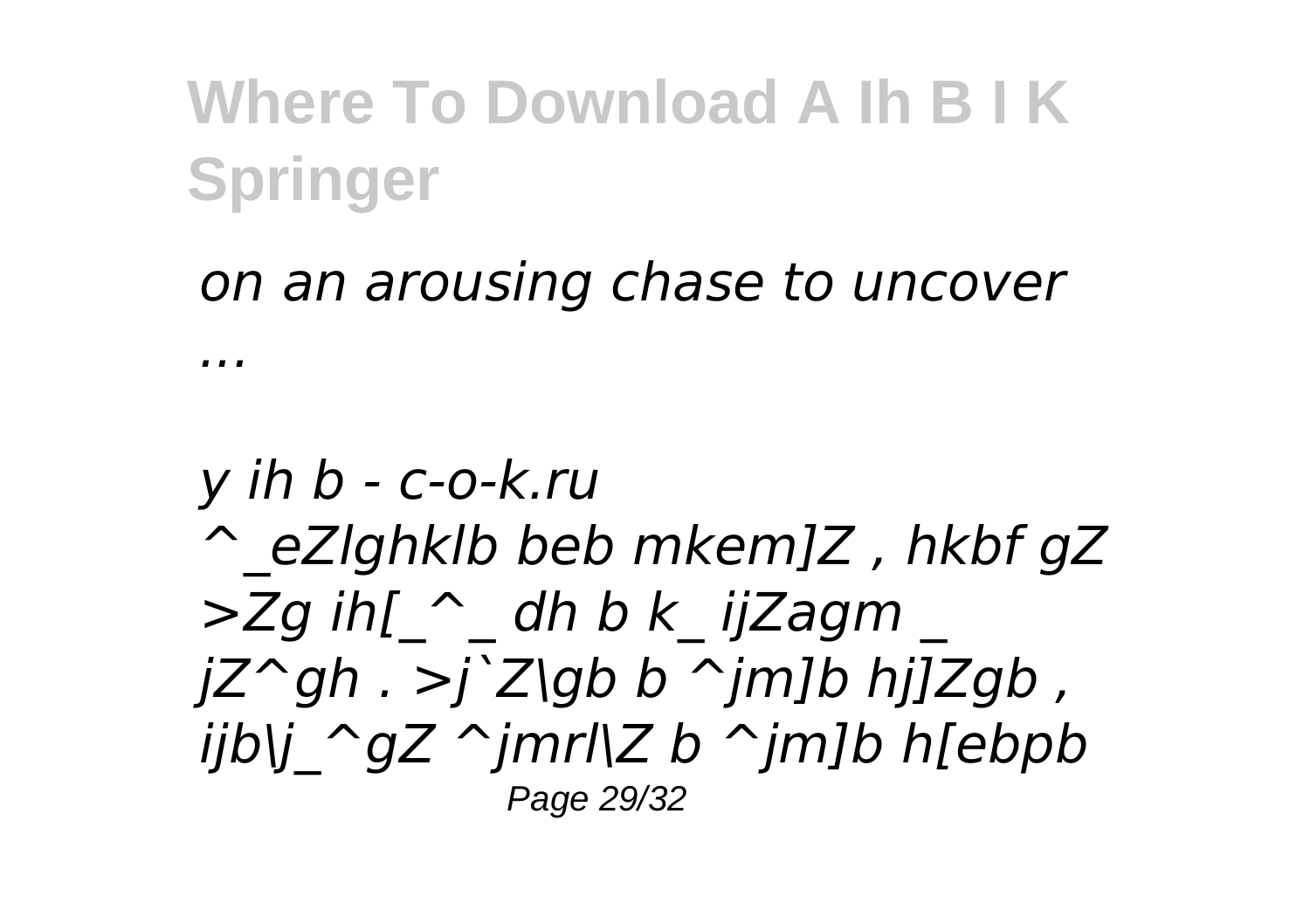*hj]Zgbah\Z Z aZ h[Z\ Z \_ ^\_eZlghklb beb mkem]Z ^m`gb km ^Z , m kdeZ^m kZ aZdhghf b ijhibkbfZ ^hg\_k\_gbf gZ hkgh\m aZdhgZ , h[\_a[\_^\_ g\_ij\_db^gh h[Z\ Z \_ ^\_eZlghklb , h^ghkgh mkem]Z b m ^Zg\_ ^j`Z\gbo b ...*

Page 30/32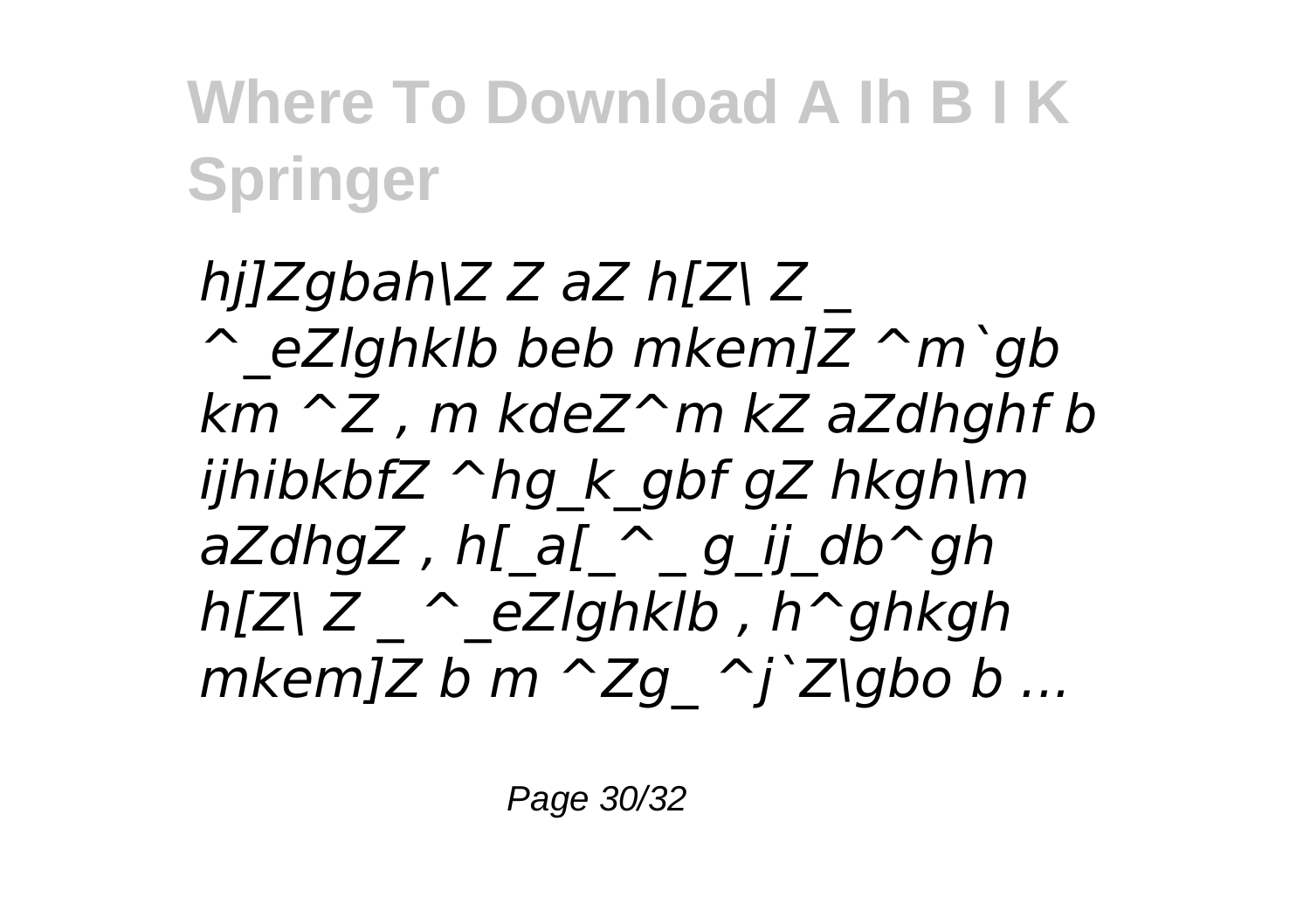*International Harvester - Wikipedia 51.3k Followers, 1,956 Following, 3,376 Posts - See Instagram photos and videos from M I Š K A L E I T N E R O V Á (@b.a.b.i.k.a)*